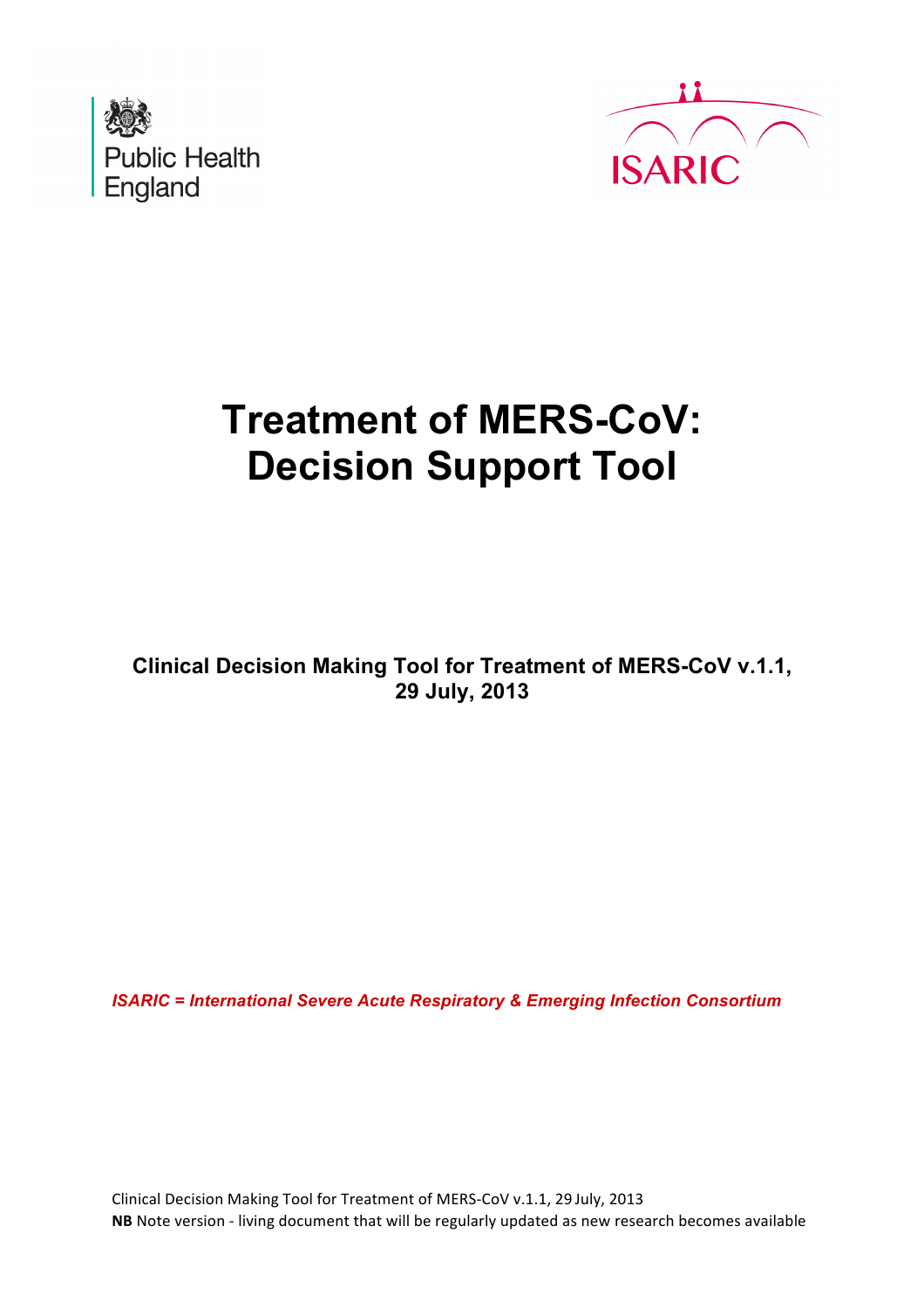## **Decision Support: Treatment of MERS-CoV**

## **Document scope**

This document reviews the available evidence regarding treatment of Middle East Respiratory Syndrome Coronavirus (MERS-CoV), largely based on recent experience in treating SARS and pandemic influenza, and following Public Health England (PHE) discussions with international experts convened through the International Severe Acute Respiratory & Emerging Infection Consortium (ISARIC). Though informed by the views of clinicians who have first-hand experience of treating patients with SARS-CoV and other novel respiratory pathogens, it is intended to provide an overview of the evidence rather than be proscriptive in suggesting therapeutics, or as guidelines from the review group.

## **Treatment cornerstone**

The most important recommendation remains that general supportive care continues to be the keystone of management, as similarly expressed in the Surviving Sepsis Campaign guidelines for the care of the critically ill, and that any additional benefit of novel pharmacological agents remains uncertain, through lack of evidence, rather than lack of plausibility. Treatment with other therapeutic agents should ideally occur in the context of systematic data collection (patient characteristics, severity of illness, other treatments and outcomes), formal observational studies or in controlled trials.

## **Literature**

A list of references is given at the end of this document. This document takes much of the SARS information from the systematic review of SARS treatment performed by Lauren Stockman, Richard Bellamy and Paul Garner published in PLoS Medicine in 2006:

Stockman LJ, Bellamy R, Garner P (2006) SARS: Systematic review of treatment effects. PLoS Med 3(9): e343. DOI: 10.1371/journal.pmed.0030343 

Some information contained herein is unpublished *in vitro* and animal investigatory work on MERS-CoV from several international groups to whom we are indebted. Experts consulted are listed at the end.

## **SARS approximation of MERS-CoV**

Despite inferences that can be drawn from SARS, a recent study comparing gene expression changes following SARS-CoV and MERS-CoV infection in a human lung epithelial cell line demonstrates that the viruses induce similar activation of certain pathways *in vitro*, but that MERS-CoV downregulates expression of several genes associated with the antigen presentation pathway, suggesting that host adaptive responses may be diminished in MERS-CoV compared to SARS-CoV. Furthermore, information on the pathogenesis and clinical spectrum of disease in human infections caused by MERS-CoV is very modest at present. Both of these coronaviruses can cause severe viral pneumonia and sometimes multiorgan failure in association with protracted viral replication in the lower respiratory tract and detection of virus in blood and sometimes other fluids. However, many unanswered fundamental questions exist regarding routes of transmission and sites of infection, incubation period, viral dynamics, host factors, and innate and adaptive immune responses for MERS-CoV infections.

## **Reviewed agents**

The following agents are considered on the basis of plausibility to be most worth consideration of experimental intervention treatment. By reference to other serious viral infections e.g. SARS, influenza, Ebola, it is believed that the strongest evidence for intervention exists for use of convalescent plasma or other preparations (hyperimmune globlun, monoclonals) that possess neutralizing antibodies. Limited and in some cases no, support exists for the use of the remaining agents being trialed. For any chosen intervention, we advocate that use should be accompanied by an appropriately planned evaluation of effectiveness that includes sequential virologic, clinical, and biomarker measurements.

Clinical Decision Making Tool for Treatment of MERS-CoV v.1.1, 29 July, 2013 **NB** Note version - living document that will be regularly updated as new research becomes available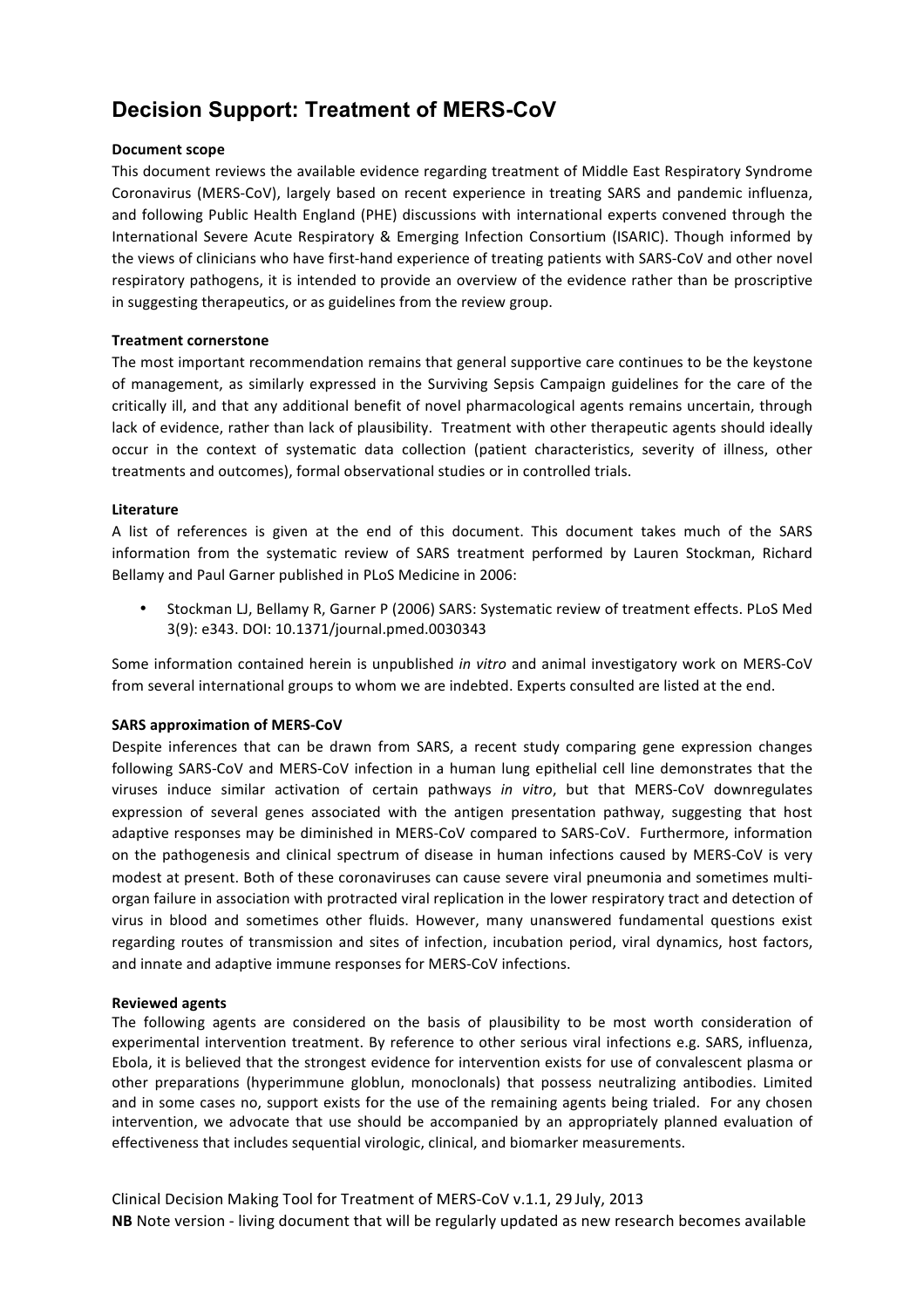#### **Routine investigations**

We recommend that routine specimens include blood, stool, urine, and upper and lower respiratory tract. ISARIC has developed a generic biological sampling protocol: http://www.prognosis.org/isaric and case report forms: http://www.prognosis.org/isaric/crf.php.

### **Convalescent plasma by the convention of the convention of the convention of the convention of the convention of the convention of the convention of the convention of the convention of the convention of the convention o**

Convalescent plasma obtained from an individual who has recovered from MERS-CoV contains high levels of neutralising antibody (PHE unpublished data). Though potentially very limited in availability, if it can be accessed the evidence suggests this is likely to be the best therapy to neutralize extracellular virus. Use should be accompanied by an appropriately planned evaluation of effectiveness.

### **Intravenous Immunoglobulin** (IVIG) *Dage 5*

Though IVIG may work in a similar manner to convalescent plasma if cross-reactive antibodies were present, there is no evidence at present to suggest current non-selected batches have any anti-MERS-CoV effect. Use is not recommended outside of an appropriately planned evaluation of effectiveness.

### **Interferon (IFN) Dege 6**

Practicalities likely dictate that IFN will be more accessible than plasma. There is *in vitro* (MERS-CoV, SARS) and animal model (SARS) evidence that IFN Inhibits viral replication, particularly early in clinical course, as well as limited observational human data suggesting clinical benefit (SARS). Use is not recommended outside of an appropriately planned evaluation of effectiveness.

#### **HIV** Protease Inhibitors (PIs) **All and Solution** *n name is a set of the set of the set of the set of the set of the set of the set of the set of the set of the set of the set of the set of the set of the set of the*

There is limited, inconsistent evidence that certain HIV PIs have *in vitro* anti-SARS effect, and may have possible clinical benefit in patients, though the scientific rationale is unclear. Use is not recommended outside of an appropriately planned evaluation of effectiveness.

#### **Ribavirin Page 8**

Ribavirin may have a CoV antiviral effect, however many adverse effects were seen during SARS therapy. Expert opinion suggests withholding ribavirin for MERS-CoV, even when other therapeutic options have failed. Use is not recommended outside of an appropriately planned evaluation of effectiveness.

### **Corticosteroids Page 9**

Corticosteroids may act as immunomodulatory agents, but there is no mortality benefit and contrary evidence for any benefit, including delayed viral clearing in SARS. Use is not recommended outside of an appropriately planned evaluation of effectiveness, except for those in whom other proven clinical benefits may outweigh harms (such as in minimisation of long-term end organ damage). If used, early intervention during the period of maximal viral shedding and acute inflammatory response may be important. Accumulating evidence suggests that viral shedding may continue for some time (over 30 days), and the possible impact of corticosteroids on clearance, as with SARS, should be closely monitored.

#### **Nitazoxanide (NTZ) & Others Page 10**

NTZ's safety profile, *in vitro* activity (canine CoV), and reported antiviral and clinical; effect on other respiratory viruses (influenza) is encouraging, though no clinical CoV studies exist. Early *in vitro* evidence suggests cyclosporin A, a potential pan-CoV inhibitor, demonstrates *in vitro* effect against MERS-CoV, though no clinical or animal studies exist. siRNA to several targets in SARS-CoV showed activity in rhesus model. Use is not recommended outside of an appropriately planned evaluation of effectiveness.

### **Combination therapy N/A**

Therapeutic agents were used in multiple combinations during SARS but there is inadequate data to disentangle the effects of individual agents from the possible benefits of any combinations. There is limited data from MERS animal models concerning IFN and ribavirin dual therapy, and for this reason

Clinical Decision Making Tool for Treatment of the MERS-CoV v.1.1, 29 July, 2013 2 **NB** Note version - living document that will be regularly updated as new research becomes available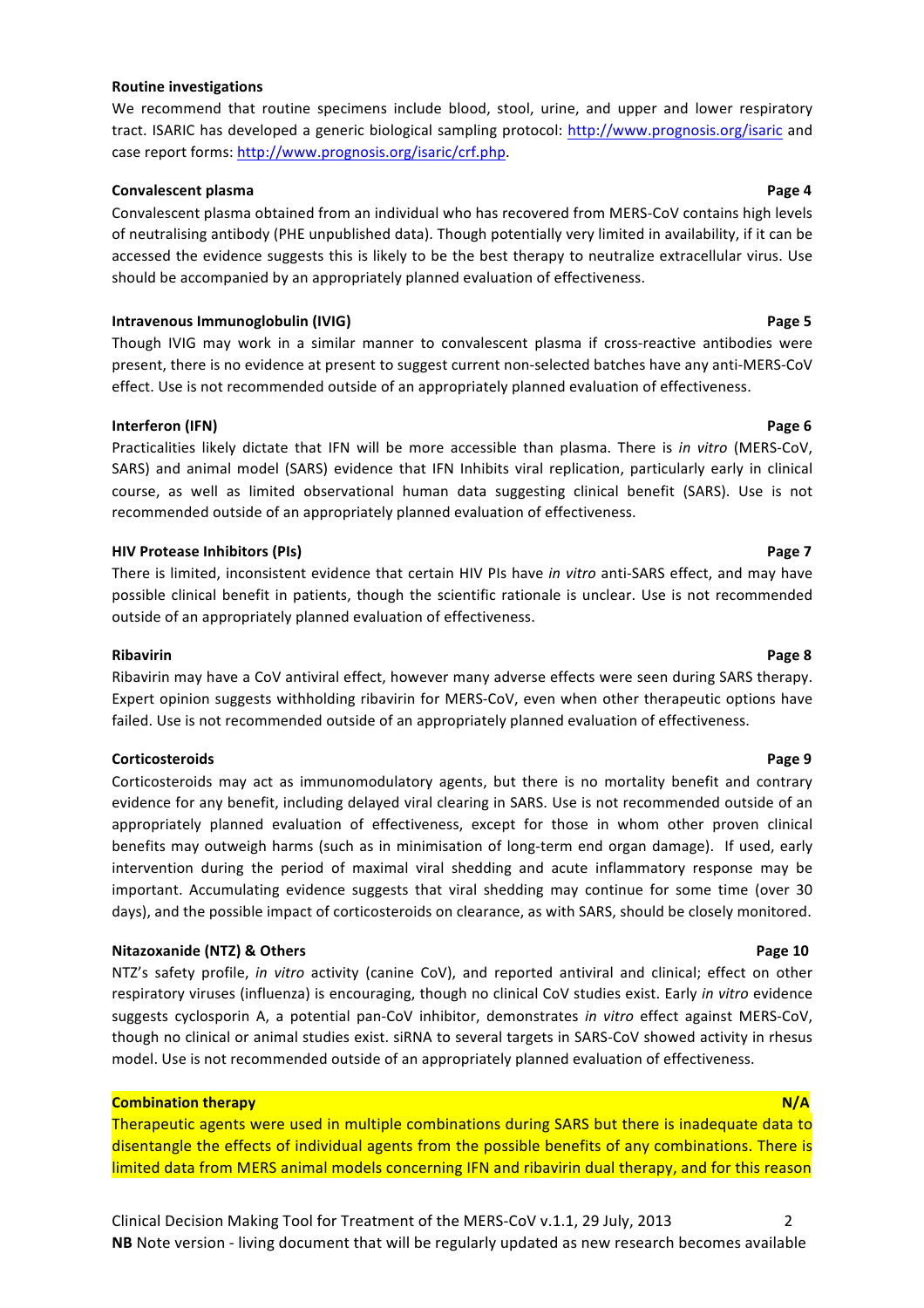### we have included this below.

## **Strength of evidence**

|                            | Study Focus: *   | Quality of Best     | Order of        |
|----------------------------|------------------|---------------------|-----------------|
|                            |                  | Available Evidence® | Recommendation¥ |
| Convalescent plasma ≠      | SIV; SA; SC; MIV | SC (Moderate)       | 1               |
| Interferon                 | SIV; SA; SC; MIV | MIV (Low)           | $\overline{2}$  |
| <b>Protease Inhibitors</b> | SIV; SA; SC      | SIV (Very Low)      | $\overline{2}$  |
| Intravenous Immunoglobulin | SIV; SA; SC; MIV | Nil                 | 3               |
| Nitazoxanide               | Nil              | Nil                 | 3               |
| Others e.g. Cyclosporin A  | SIV; MIV         | MIV (Very Low)      | 3               |
| Ribavirin                  | SIV; SA; SC      | SIV (Very Low)      | 4               |
| Corticosteroids            | SIV; SA; SC      | SA (Low)            | $\overline{4}$  |
| Interferon plus ribavirin  | SIV; SC; MIV; MA | MA (Very Low)       | $\overline{4}$  |

≠ Hyperimmune globulin or human neutralising monoclonals when available. The latter were shown active in SARS animal models.

\* SARS *in vitro* (SIV); SARS animal (SA); SARS clinical (SC); MERS-CoV *in vitro* (MIV); MERS animal (MA)

### ¥ Recommendations

 $1$  (Consider for use) = Probable Clinical Effect

2 (Do Not Consider for use outside of an appropriately planned evaluation of effectiveness) = Potential Clinical Effect or Proven *In Vitro* Effects with Some Potential Side Effects

3 (Do Not Consider for use at this time outside of an RCT) = Little or No Evidence of Either *In Vitro* or Clinical Effect

4 (Do Not Consider for use at this time outside of an RCT) = Suggested Clinical Effect or Proven *In Vitro* Effect with Potential Serious Side Effects

## **Choice of agent**

From the above table, convalescent plasma could be used - if both available and safe – but this should, at a minimum, be accompanied by daily dynamic sampling and data collection using the standardised ISARIC/WHO protocols and record forms.

Ideally, this would be part of systematic prospective observational studies including similar data collection and sampling in patients treated without the use of convalescent plasma. Where possible, this would be in the context of a randomised controlled trial (RCT) involving other interventions such as IVIG or placebo.

IFN and PIs could potentially be trialed, but only with daily dynamic sampling and collection of data using the ISARIC/WHO standardized proformas and preferably as part of an RCT.

Only use NTZ and cyclosporin as part of an RCT, as even though they are unlikely to have worrying adverse effects, there is little or no SARS or MERS-related evidence.

We recommend not using ribavirin or corticosteroids outside of an RCT (unless for some other clinical indication) due to potential worrying adverse side effects.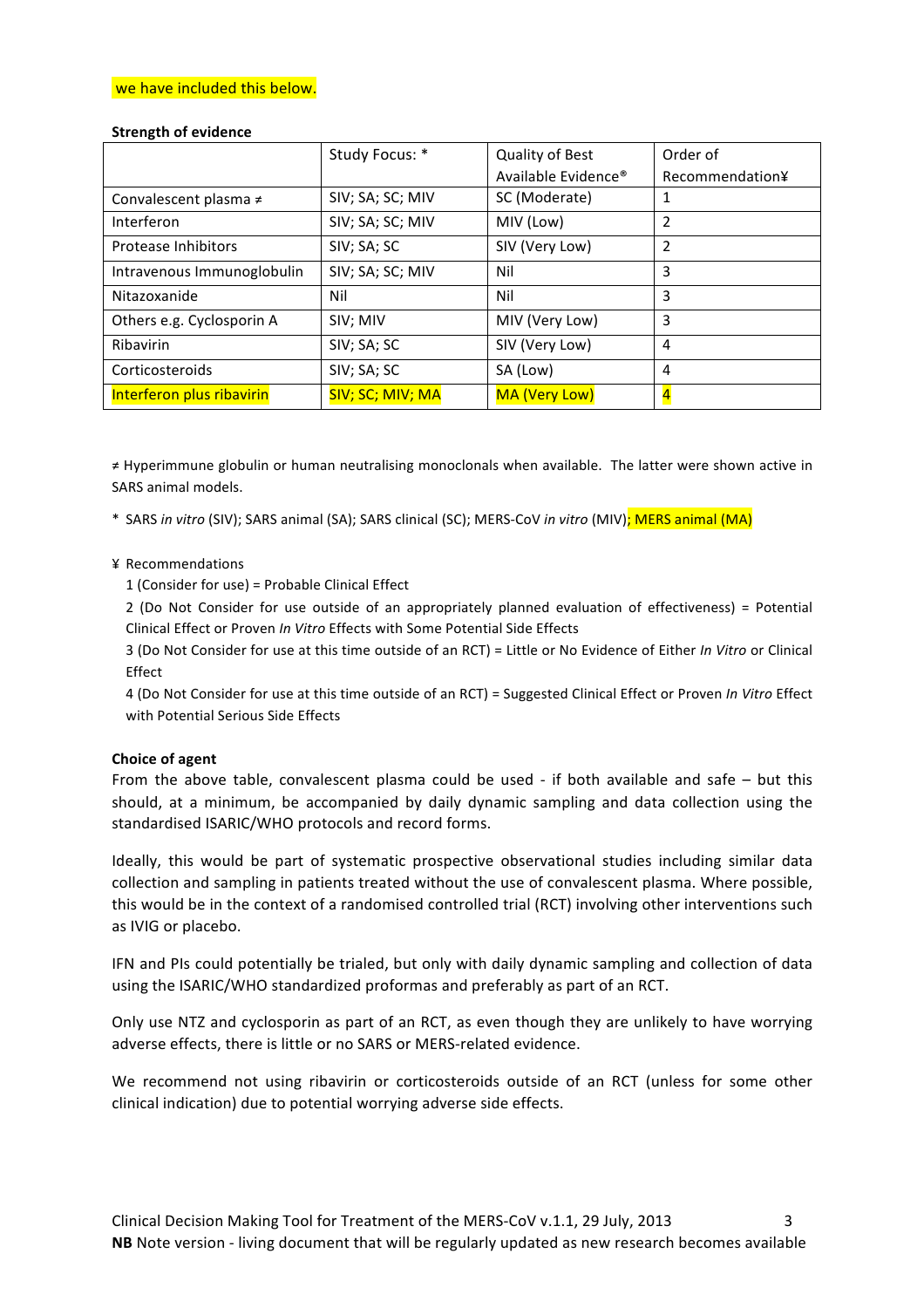## **Decision Support: Treatment of MERS-CoV with Convalescent Plasma**

- **Proposed MOA** Neutralization of extracellular virus and possibly other effects (e.g. antibody-dependent cell-mediated cytotoxicity, preventing cell-cell spread of virus).
- *In vitro* and animal model activity for SARS Plasma contains neutralising antibodies against the S-spike protein inhibited virus replication within *in vitro* and animal models.
- In vitro activity in MERS-CoV Some evidence that convalescent SARS sera may contain cross-reactive antibodies against MERS-CoV (neutralizing antibody titre of  $>1:10$ ).
- **Human virologic and clinical effectiveness in SARS-CoV and other viruses –** A SARS systematic review highlighted two studies of convalescent plasma given in addition to steroids and ribavirin. Both were inconclusive - the effect was not distinguishable from other treatment, comorbidities, or illness stage. However, observational data suggested potential efficacy, though the timing of antiviral effects after administration was not documented.
	- In Hong Kong, 80 non-randomised recruited patients were given convalescent plasma: the discharge rate at day 22 was 58.3% for patients  $(n=48)$  treated within 14 days of illness onset compared to 15.6% for those (n=32) treated beyond 14 days.
	- Reductions (three  $\log^{10}$ ) in blood viral load was seen in small numbers of SARS patients.
	- Timing in relation to SARS onset was dependent on peak viraemia  $\frac{d}{dx}$  (day 10) it was only effective within 14 days of onset. MERS-CoV viral kinetics remain unknown, including date of peak viral load and replication duration, and thus best treatment timing. Limited UK data indicated detectable virus up to day 30 in at least two body compartments.
	- Three Taiwanese healthcare workers infected with SARS were treated with convalescent plasma; all survived after severe progression and failure to respond to other treatments.
- In one 2009 observational study of patients with H1N1pdm09 in Hong Kong, 500mls convalescent plasma with an antibody titre of  $>1:160$  was infused intravenously to 20 patients over four hours. Reduced mortality (crude mortality 20% vs 55% in controls) and more rapid virus clearance were seen compared to critically ill patients given NAI therapy alone. More recent RCT evidence in 17 patients with H1N1pdm09 given hyperimmune globulin versus 18 given IVIG showed significantly lower respiratory viral loads in the former.
- Safety profile Risk of transfusion related acute lung injury (TRALI) and incompatibilities.
- **Key PK properties –** Recovered SARS healthcare workers had neutralising antibody levels between 1:160 and 1:2560. 600-900ml screened donated plasma recovered by apheresis and cell separation; 200ml aliquots stored at -70C; and 200-400ml given to each patient.
- **Current approval status –** Named patient basis following ethical approval and sampling early treatment is likely to be better. Ethical approval should be sought as an urgent issue.
- **Current availability** Not currently available. The UK PHE and WHO EMRO-affiliated countries with convalescent patients are investigating the possibility of obtaining hyperimmune plasma. This document will be updated as this situation becomes clearer.

**SUMMARY:** No evidence from randomised trials to suggest a mortality benefit. Observational data points to possible efficacy in SARS and severe influenza. As MERS-CoV viral replication kinetics unclear, convalescent plasma treatment can be considered in patients who are deteriorating, despite other specific and supportive therapy, and in whom virus remains detectable. Use should be accompanied by an appropriately planned evaluation of effectiveness.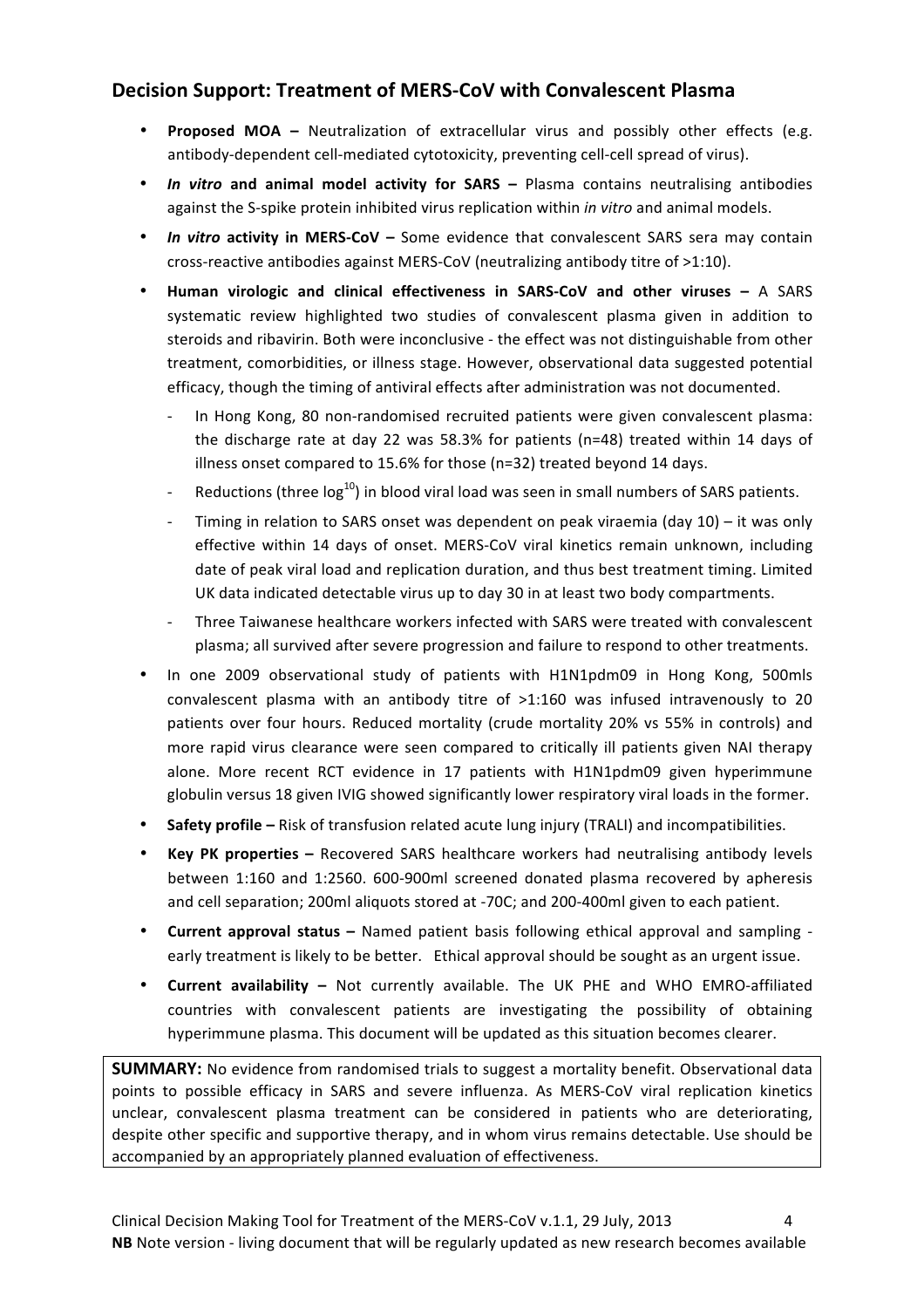## **Decision Support: Treatment of MERS-CoV with Intravenous Immunoglobulin (IVIG)**

- **Proposed MOA** If cross-reactive neutralising antibodies are present, as with convalescent plasma, neutralization of extracellular virus and possibly other effects.
- *In vitro* and animal model activity for SARS Theoretically, if neutralising antibodies present in the pooled sera from exposure to other coronaviruses cross-react with MERS-CoV, IVIG would act in the same way as those present in convalescent plasma.
- **In vitro activity in MERS-CoV** Investigation of pooled IVIG for interaction with MERS-CoV in culture has been undertaken by PHE (HPA), with no evidence of reactivity (PHE unpublished data).
- **Human virologic and clinical effectiveness in SARS-CoV –** The same systematic review of SARS detailed five studies that included IVIG as part of the therapeutic regime given to some non-randomised patient groups, in addition to steroids, interferon and ribavirin. Again, all were inconclusive, as any improvement could not necessarily be attributed to IVIG administration.
	- In Hong Kong, 12 non-randomised recruited patients who had deteriorated despite corticosteroid and ribavirin therapy were given 5 ml/kg/day Pentaglobin, with improvements seen in chest imaging and oxygenation, though there was no control group for comparison.
	- In a Taiwanese cohort, IVIG was administered if severe leukopenia (<2 x  $10^9$ /L), thrombocytopenia  $\left($  < 100 x 109/L), or both occurred, at a dose of 1 g/kg/day for 2 days. IVIG appeared effective in controlling both blood parameters, though again without a control group.
	- In another Taiwanese review of a variety of treatment options, 40 patients were given IVIG, though its effect was not commented on separate from additional interventions.
	- Two Chinese articles also describe its administration to SARS patients, but again do not comment on any effect on treatment outcome.
- **Safety profile -** Though rare, commercial intravenous immunoglobulin products have been associated with acute renal failure and thromboembolic events.
- **Key PK properties** The only doses reported are mentioned above, with no further mention of pharmacokinetic properties.
- Current approval status Available in most countries.
- **Current availability** Currently available from a variety of commercial suppliers, though there are current concerns regarding scarcity of supply.

**SUMMARY:** No randomised evidence suggests that there is mortality benefit with the use of IVIG plasma. Limited observational data suggest it was associated with improvements in some clinical markers of disease severity. Initial laboratory testing suggests there is no activity against MERS-CoV, and therefore its use is not recommended as a specific anti-coronavirus agent outside of an appropriately planned evaluation of effectiveness.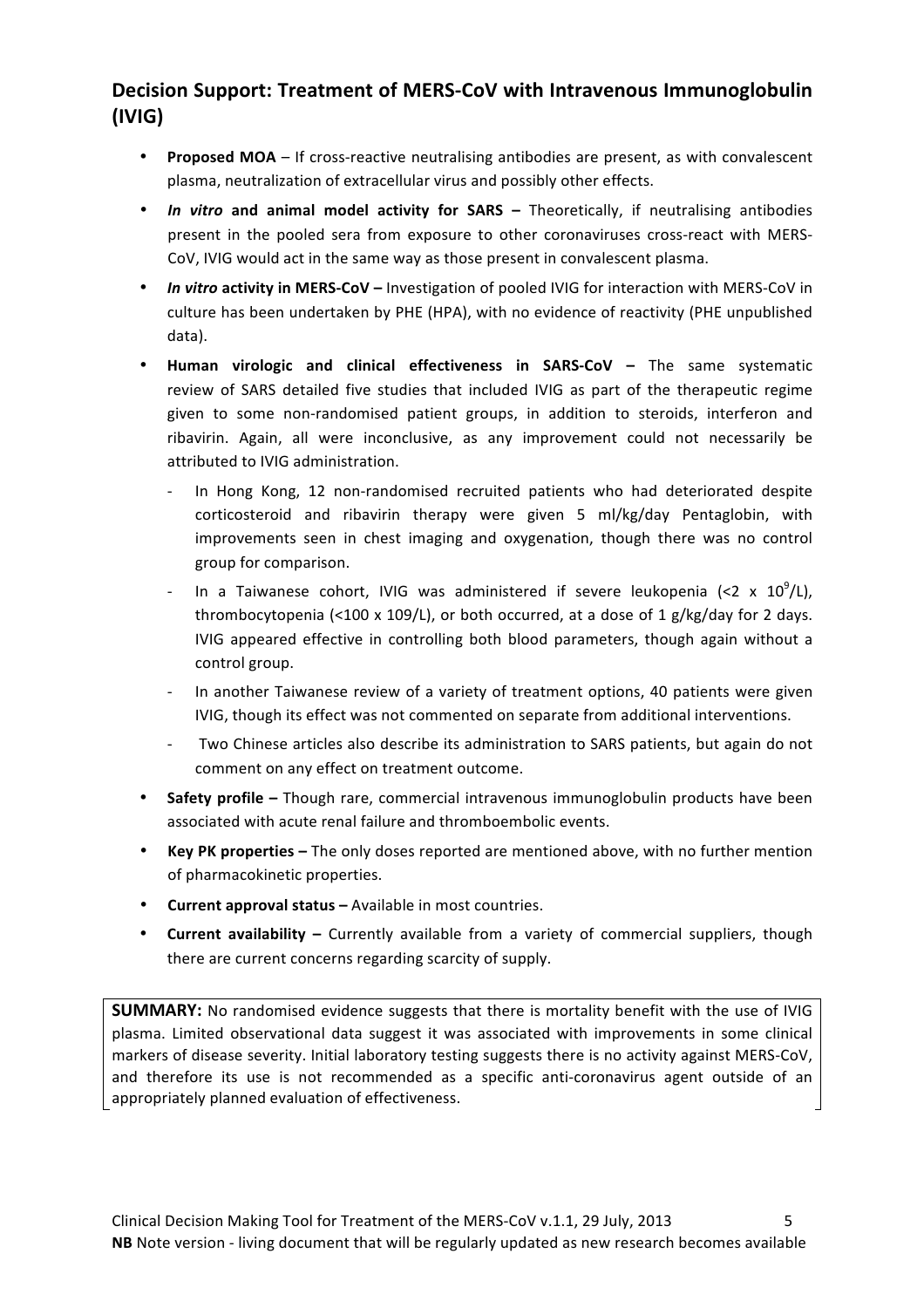## **Treatment of MERS-CoV with Interferon (IFN)**

- **Proposed MOA** Inhibition of viral replication (protection of non-infected cells) and immunomodulatory effects (NK cell activation).
- *In vitro* and animal model activity for SARS IFNs type I  $(α, β)$ , type II  $(γ)$ , and type III  $(λ)$ have been tested for their SARS-CoV antiviral activities in vitro and in animals.
	- IFN-β and IFN-γ synergistically inhibit SARS-CoV replication. 12 *in vitro* studies for IFN type I have been reported, and all demonstrated an antiviral effect against SARS-CoV.
	- Effects demonstrated in monkey and human cell lines. IFN-α and -β consistently active *in* vitro (INF-β most active). Synergistic effects seen with ribavirin, and combined IFN-β and -γ. Pegylated IFN-α2b 3mg/kg reduced SARS replication and lung injury in monkeys.
	- Exogenous IFN- $\alpha$  inhibits SARS-CoV replication in murine lungs. Viruses causing target cell lysis are effectively inhibited by IFNs through antiviral activity in non-infected cells. IFNs may thus have greatest effect in prophylaxis or early post-exposure management.
	- INF- $\lambda$  controlled infections in murine epithelial cells (respiratory; gastrointestinal).
- *In vitro* **and animal model activity activity in MERS-CoV PegIFN-α was 50-100 times more** effective for MERS-CoV than SARS-CoV. Early unpublished data suggests this is the most active agent *in vitro* of various compounds screened. Type I and III IFN efficiently reduced MERS-CoV replication in HAE cultures. MERS-CoV appears to be 50-100 times more sensitive to IFN-α than SARS-CoV. 16-hr subcut administration (with ribavirin) in MERS-CoV infected macaques led to improvements in clinical signs, radiographic changes, and viral load.
- **Human virologic and clinical effectiveness in SARS-CoV In a small uncontrolled clinical** study in Toronto, corticosteroid use (13 patients) with interferon alfacon-1 (a synthetic interferon- $\alpha$ ; used in nine patients) showed improvements in oxygenation and oxygen dependence, and more rapid resolution of lung radiograph abnormalities. In SARS patients, two studies of IFN-α given with steroids and/or ribavirin were also reported. No significant difference was seen in outcome between IFN-α treatment group and those treated with other regimens. Results of both studies were inconclusive due to a lack of a consistent treatment regimen or suitable control group. One additional Chinese study reported IFN-α use alongside ribavirin and steroids. The Stockman review determined this to be inconclusive because the variety of treatments given may have masked the effect of IFN-α alone.
- **Safety profile –** Significant side effects need managed from those experienced in its use e.g. those that treat hepatitis C virus (HCV) infection. Given tolerability concerns, consideration should be given to shorter-acting preparations compared to peg-IFNs.
- **Key PK properties** Different brands vary by formulation and dosage. Though IFN binds to specific cellular receptors and induces a variety of cellular responses that mediate the antiviral effects, *In vitro* levels are likely beyond what can be achieved clinically. A recent MERS-CoV study suggests lower concentrations of combined IFN-α2b and ribavirin achieved comparable endpoints. Cytostatic effects may account for the inhibition of replication.
- **Current approval status** IFN-α is approved for treatment of HCV in many countries.
- **Current availability –** Available for selected countries.

**SUMMARY:** There is *in vitro* and limited animal and observational experience that IFN, particularly early use, has efficacy against SARS, in addition to *in vitro* activity against MERS-CoV. Early treatment of severe disease with ongoing viral replication could occur in the context of controlled trials. Use is not recommended outside of an appropriately planned evaluation of effectiveness.

Clinical Decision Making Tool for Treatment of the MERS-CoV v.1.1, 29 July, 2013 6 **NB** Note version - living document that will be regularly updated as new research becomes available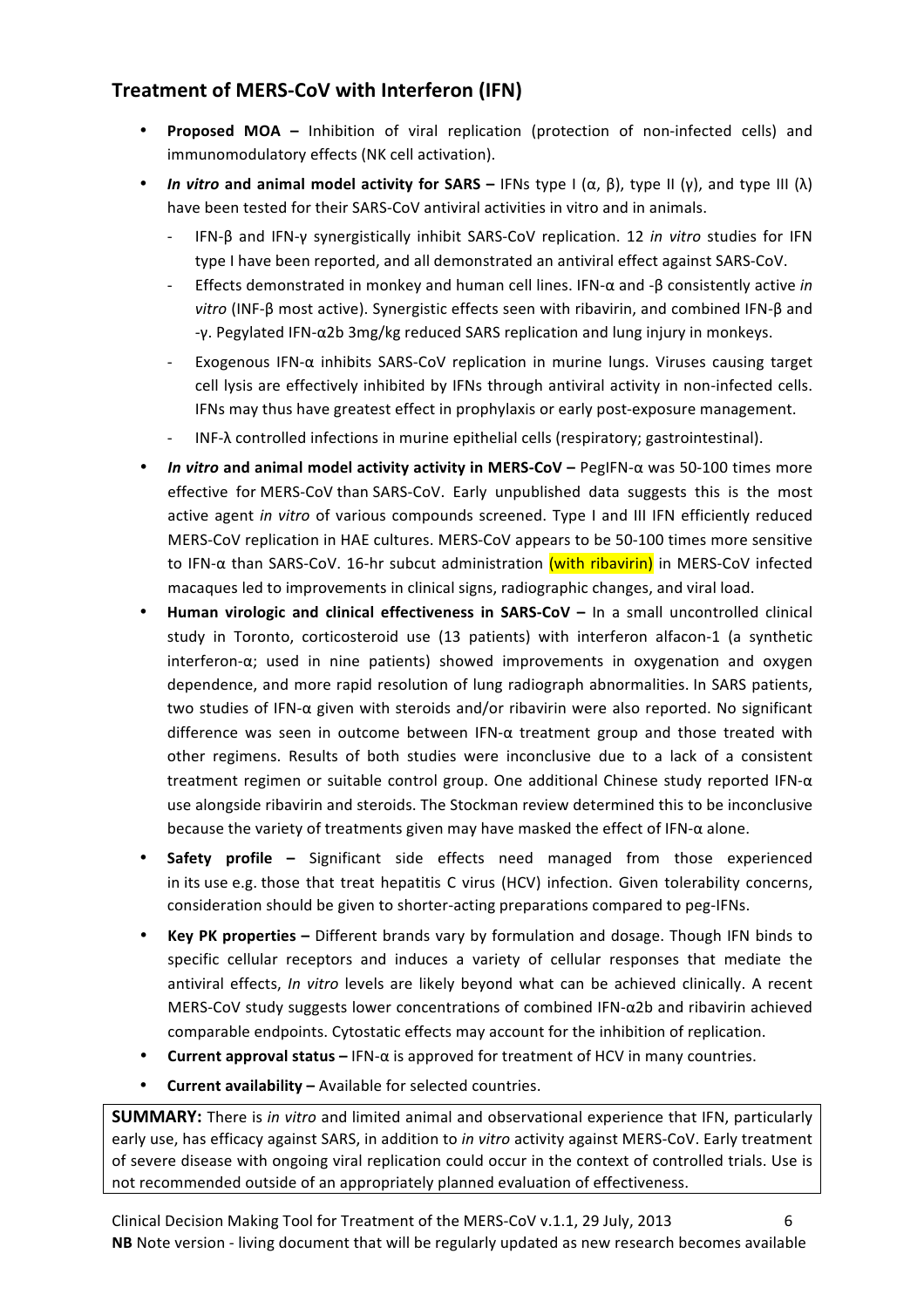## **Treatment of MERS-CoV with HIV Protease Inhibitors**

- **Proposed MOA** CoV protease inhibitor.
- In vitro and animal model activity for SARS Proteases have many diverse families e.g. HIV/retrovirus (aspartic); coronavirus (cysteine).
	- Structure, active site residues, substrate binding pockets and proteolysis mechanism are different, with HIV protease inhibitors tailored to block a specific HIV enzyme.
	- Some inhibitory effect has been reported for SARS-CoV; the mechanism is unclear e.g. intermediates from lopinavir synthesis were reported to be better inhibitors than the final product.
	- Of three studies, two demonstrated that lopinavir inhibits cytopathic effects of SARS in fetal rhesus monkey kidney cells. One study showed detectable but reduced activity in Vero-E6 cells, and another concluded that Lopinavir/ritonavir  $(L/r)$  had no effect.
	- A synergistic effect of lopinavir with ribavirin has been reported.
- **In vitro activity in MERS-CoV** 80% inhibition at 8uM with lopinavir; 20uM is toxic. The same experiment reproduced inhibition of SARS-CoV at 16uM. The evolutionary distance between SARS-CoV and MERS-CoV is considerable. Work on new PIs specifically targeted against MERS-CoV is underway, but remains at a very preliminary stage.
- **Human virologic and clinical effectiveness in SARS-CoV and other viruses –** Nonrandomized observational reports found reductions in steroid use and nosocomial infections in L/r treated patients, who had decreasing viral loads and rising blood lymphocyte counts.
	- 75 SARS patients treated with L/r plus ribavirin in Hong Kong had lower mortality, intubation, and steroid use than  $\sim$ 1000 matched controls receiving only ribavirin.
	- 41 other Hong Kong patients given L/r plus ribavirin had less ARDS, nosocomial infection, use of corticosteroids and death than 111 matched patients treated with ribavirin. They had lower viral loads in nasopharyngeal aspirates and higher peripheral lymphocyte counts compared with historical controls who had received ribavirin. The reductions in NPA viral loads might have been due to decreased use of steroids and not a direct antiviral effect. No effect was seen for salvage therapy for progressive lung disease. Darunavir not tested, though extrapolation could suggest a potential therapeutic effect.
- **Safety profile** L/r: Diarrhoea, and inhibitor of CYP3A, therefore potential drug interactions. Darunavir: use with caution in moderate hepatic impairment (no PK data for severe hepatic impairment, so avoid use); no renal adjustment needed. Contra-indicated with statins.
- **Key PK properties** L/r: Multiple dosing with 400/100 mg L/r twice daily gives mean peak plasma lopinavir of 9.8 μg/mL and mean morning trough concentration of approximately 7.1 μg/mL. Principally metabolized and eliminated by the liver. Darunavir: no data for SARS.
- **Current approval status Approved for HIV treatment in most countries.**
- **Current availability Widely available.**

**SUMMARY:** There is limited, inconsistent evidence that L/r has *in vitro* anti-SARS-CoV effect and possible clinical benefit in patients, though the scientific rationale for these effects is unclear. It is unclear whether the observed inhibition *in vitro* derives from CoV protease inhibition, or whether other viral or cellular function may be targeted. These agents have a favourable toxicity profile, but ongoing *in vitro* studies with MERS-CoV are not yet conclusive, so that there is no solid evidence that administration would be beneficial. Use is not recommended outside of an appropriately planned evaluation of effectiveness.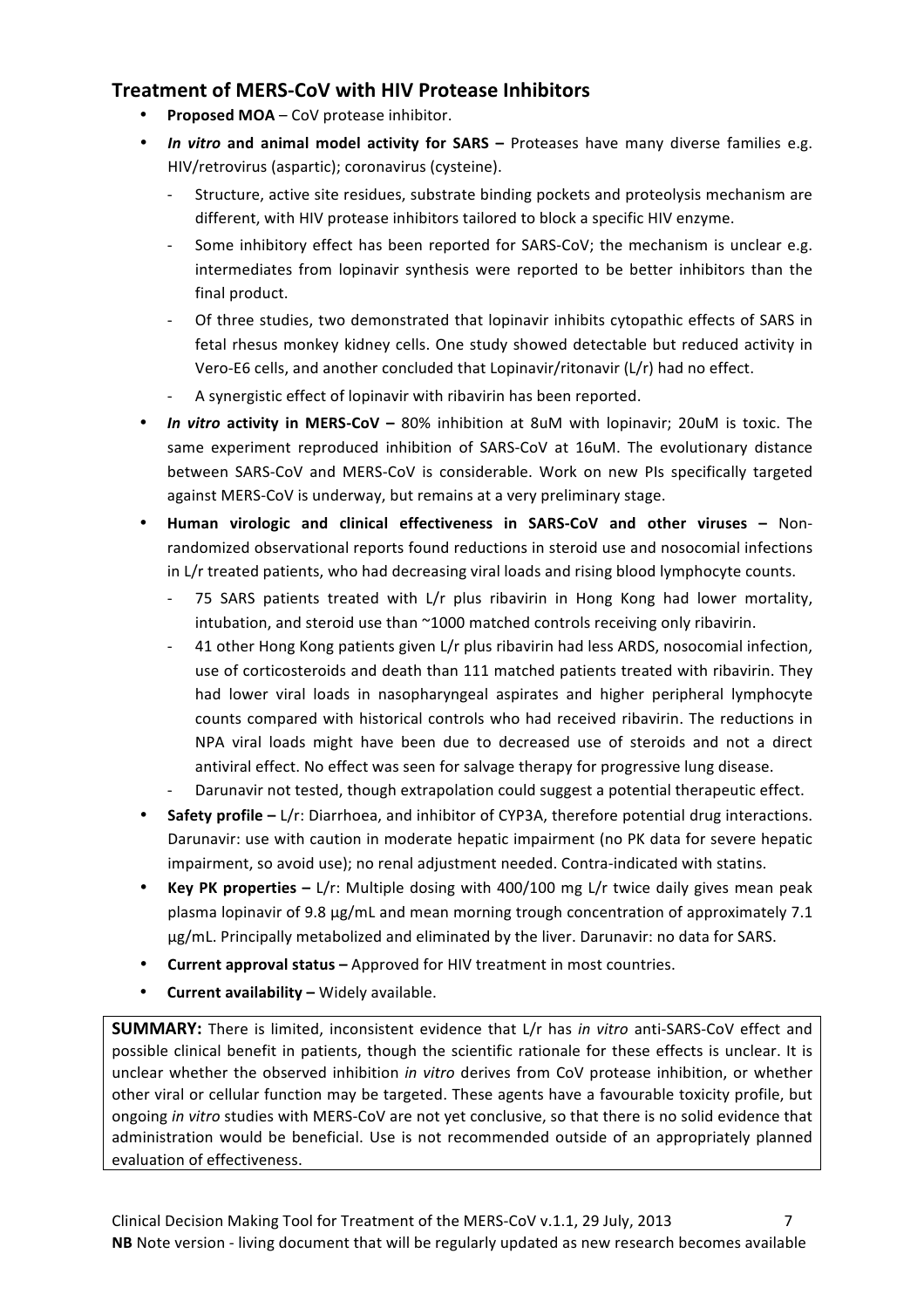## **Decision Support: Treatment of MERS-CoV with Ribavirin**

- **Proposed MOA** CoV antiviral effect and an immunomodulatory agent.
- In vitro and animal model activity for SARS The systematic review detailed six studies describing the *in vitro* antiviral effect of ribavirin; of these, four demonstrated an antiviral effect. Two studies, performed in human cell lines and Vero cell lines, showed a synergistic antiviral effect between ribavirin and Type I IFN (IFN- β1a or leukocytic IFN-α). No virological effects in animal models were seen when used as monotherapy. A synergistic effect was seen in vitro when combined with IFN- $β$ .
- *In vitro* activity and animal model activity in MERS-CoV A recent article suggests that though MERS-CoV was sensitive to both IFN-a2b and ribavirin alone in Vero and LLC-MK2 cells, this was at relatively high (cytostatic) concentrations. When combined, lower concentrations could be used, with similar *in vitro* outcomes. Administration with IFN in MERS-CoV infected macaques led to improvements in clinical signs, radiographic changes, and viral load. Ribavirin was administered as a loading dose intravenously followed by subsequent intramuscular doses every 8 hours.
- Human virologic and clinical effectiveness in SARS-CoV The systematic review found 30 studies describing ribavirin treatment that was given to ten or more patients, often in combination therapy with other treatments such as corticosteriods.
	- The effect of ribavirin could not be distinguished from the effects of other treatments (such as steroids and antiviral drugs), and many did not have control groups or randomised allocation of treatment, and the review classified most as 'inconclusive'. Where outcomes could be determined, adverse effects were reported.
	- Doses used varied across studies, though most commonly used was either 8 mg/kg IV 3 times/day or 1.2 g oral 3 times/day.
- **Safety profile** There is evidence of adverse side effects and possible increased viral replication due to immunomodulatory effects. Four studies demonstrated some evidence of possible harm. Three large trials that included over 100 patients in each showed decreased haemoglobin levels after ribavirin treatment compared to levels in the same patients before ribavirin had been administered. Haemolytic anaemia was common, with estimates ranging from 36 to 61%; whether SARS had a contributory role was not possible to determine. One study noted that  $\sim$  30% of patients had higher ALT levels than normal during SARS infection. In patients who were also treated with ribavirin, higher ALT levels were seen in >75%.
- **Key PK properties** There is no standardized regimen of ribavirin in the treatment of SARS. *In* vitro inhibitory levels are likely to be unachievable clinically; intravenous dosing is unlikely to reach the inhibitory levels reported, although a recent MERS-CoV article suggests lower concentrations of combined IFN-a2b and ribavirin achieved comparable endpoints. Cytostatic effects may account for the inhibition seen.
- **Current approval status** Approved for the treatment of a variety of viral infections (including HCV) in many countries.
- **Current availability –** Available in selected countries.

**SUMMARY:** Ribavirin alone is highly unlikely to possess substantial antiviral activities at clinically used dosages. Given the many adverse effects noticed during therapy for SARS, expert opinion suggests that ribavirin should not be used to treat MERS-CoV even when other therapeutic options have failed, outside of an appropriately planned evaluation of effectiveness.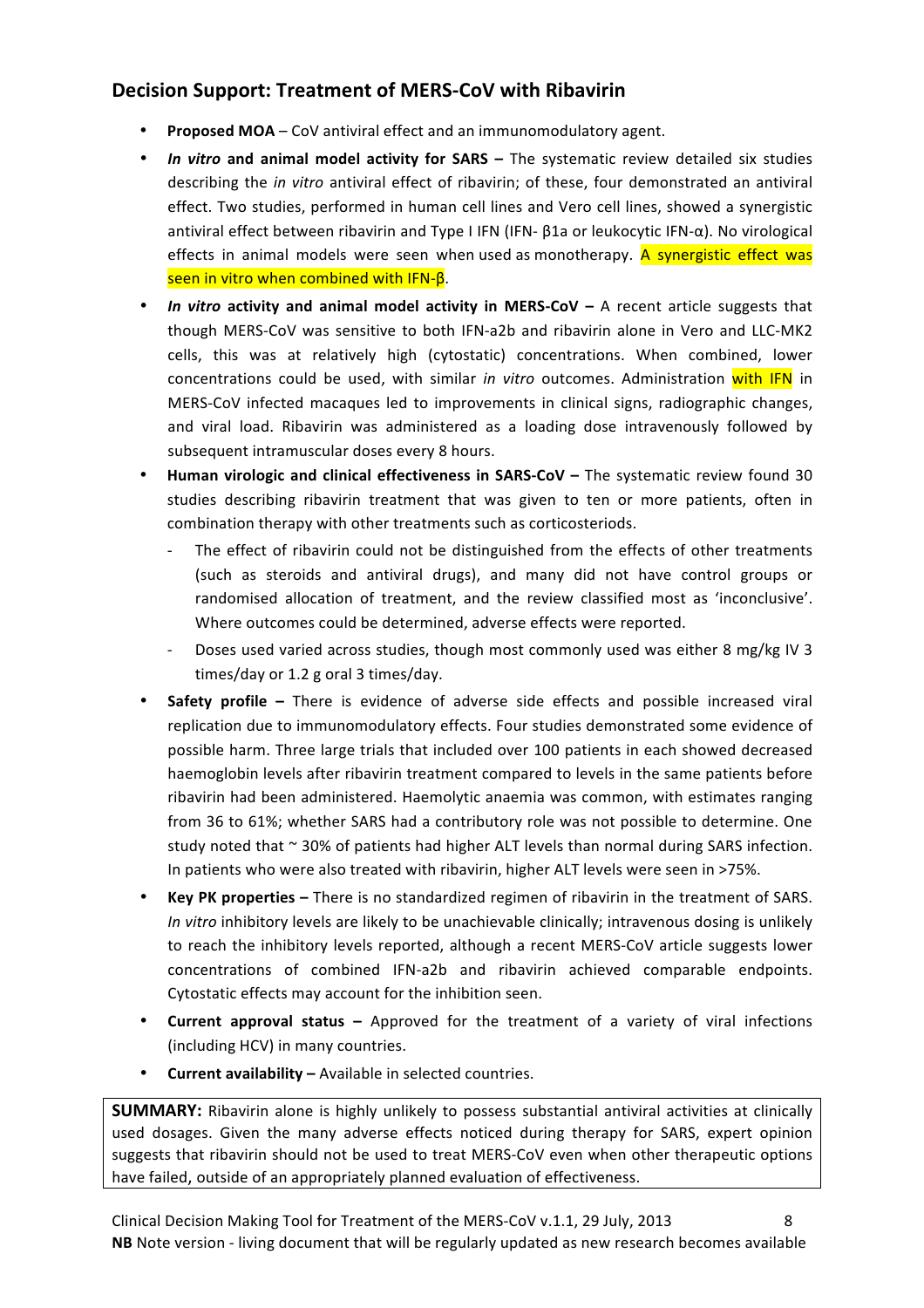## **Treatment of MERS-CoV with Corticosteroids**

- **Proposed MOA** Immunomodulatory agent.
- *In vitro* and animal model activity for SARS A porcine model suggests six days early administration of high-dose 2 mg/kg dexamethasone may reduce early pro-inflammatory responses, but longer administration for a period may enhance viral replication in the lung.
- *In vitro* activity in MERS-CoV None available.
- **Human virologic and clinical effectiveness SARS-CoV and other lung injuries –** Pulsed or high dose steroids, generally reserved for patients with worsening hypoxemia, dyspnoea, or radiographic progression and used alongside ribavirin and/or IFN, did not appear to improve survival in patients with ALI/ARDS, though smaller observational studies suggest benefit on some outcome measures. Most studies were deemed inconclusive by the review.
	- Pulsed, low, intermediate and tapered doses were used: most studies were inconclusive. SARS treatment duration varied from early administration of 2-3 days high-dose methylpred (up to 1g per day), sometimes followed by low dose steroids or pulsed methylpred (e.g. 500mg for 3-5 days), and lasted up to 4 weeks in Chinese literature.
	- One observational study from Hong Kong found the use of high-dose dexamethasone was associated with clinical improvement, though another suggested that early corticosteroid treatment was associated with a higher subsequent plasma viral load. One case series suggested more rapid clearing of chest radiographic abnormalities with pulse dosing. Another Chinese study, which randomised patients to four therapeutic options, showed more rapid resolution of fever, respiratory symptoms, and radiographic changes with pulse dosing but no differences in survival or length of hospital stay were noted.
	- Hong Kong data suggested that convalescent plasma therapy was associated with a more favourable outcome in SARS patients who deteriorated despite ribavirin and highdose steroid therapy than continuing high-dose methylprednisolone.
- **Safety profile** Evidence of adverse side effects and possible increased viral replication due to immunomodulatory effects were seen in a double-blind RCT. In addition to increased risk of nosocomial infections, systemic corticosteroids were associated with other acute and chronic complications in SARS patients, including psychosis, diabetes, dose-related avascular necrosis of the hip, osteoporosis and long-term morbidity including disabling muscle weakness and neuropathy. Increased complications and mortality were seen in pandemic 2009 H1N1 influenza patients with pneumonia or ARDS given steroids in several studies. Little benefit was seen in a meta-analysis of steroid use in late-stage ARDS ( $\geq$ 7days), though one group weakly supports low-to-moderate-dose steroids if ARDS <2 weeks duration; this use was associated in other meta-analyses with multiple outcome benefits, particularly with early administration. If used, during maximal viral shedding (accumulating evidence this continues for >30 days) the possible impact on viral clearance should be closely monitored.
- **Key PK properties –** There is no standardized regimen for steroid use.
- **Current approval status** Widely approved for the treatment of a variety of illnesses.
- **Current availability** Widely available.
- **SUMMARY:** There is no mortality benefit and contrary evidence for a beneficial role of steroids, with both acute and long-term harms, including delayed viral clearing reported in SARS patients. Therefore, corticosteroid use for MERS-CoV is not recommended outside of an appropriately planned evaluation of effectiveness, except for those where other proven clinical benefits may outweigh harms (e.g. long-term end organ damage minimisation).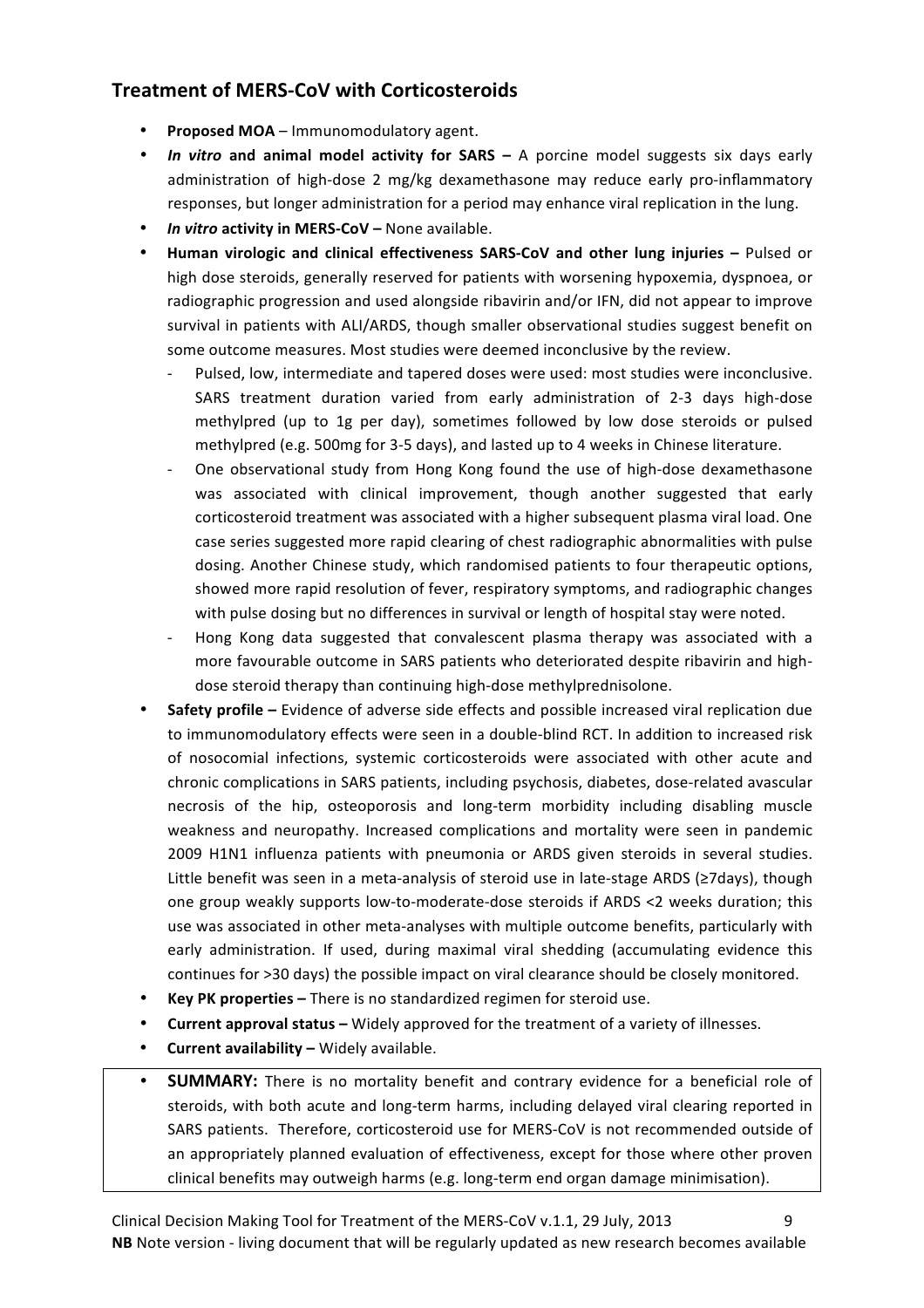## **Treatment of MERS-CoV with Nitazoxanide (NTZ)**

- **Proposed MOA** Purported interferon inducer (or other mode of action), and inhibitor of influenza HA maturation (main mode of action is anti-parasitic for cryptosporidium).
- *In vitro* and animal model activity for SARS- NTZ has not been tested either *in vitro* or in animal models for SARS, though it has an inhibitory effect against canine CoV at 1-1.5 ug/ml.
- *In vitro* activity in MERS-CoV No effect in either Vero or Huh7 cells, and toxic above 16uM.
- **Human virologic and clinical effectiveness SARS and other No evidence for SARS; a** randomised, double-blind placebo trial in childhood viral respiratory infection showed NTZ was safe and reduced symptom duration. Phase 2 RCT in uncomplicated influenza reported significant antiviral and clinical effects (600mg twice daily for 5 days compared to placebo).
- **Safety profile** Good safety profile; dose-related diarrhoea and other GI disturbances.
- **Key PK properties** Mean peak plasma levels of about 4 ug/ml and trough of about 1 ug/ml for tizoxanide (active metabolite) on 600 mg BID with food regimen (influenza trial).
- **Current approval status** Approved for cryptosporidium and giardia in many countries.
- **Current availability Widely available.**

**SUMMARY:** No clinical evidence exists. Its safety profile and IFN-inducing effects suggest NTZ use is not recommended outside of an appropriately planned evaluation of effectiveness.

## **Treatment of MERS-CoV with other agents**

- Cyclosporin A (CyA) has been shown in vivo to affect the replication of many coronaviruses (at 8-10 $\mu$ M), and it affects the function of several members of the 277 cyclophilin family, blocking functional interactions between viral proteins of cyclophilin family members. Though cyclophilins are suggested as pan-CoV inhibitors targets, no clinical/animal studies performed. Recent testing of 96 clinical compounds has shown that as well as IFN, CyA may demonstrate the best in vitro effect against MERS-CoV. Non-immunosuppressive analogues of CyA e.g. Debio 025 have been developed in HCV treatment. Steady-state levels in humans are generally targeted at 100-400 ng/ml or 83-333 nmol/L, in order to avoid nephrotoxicity.
- Chloroquine (entry inhibitor) inhibits MERS-CoV CPE in Vero cells at 32uM (IC50 15µM) and Huh7 cells (IC50  $5\mu$ M; for SARS-CoV  $3\mu$ M). No toxicity was seen at these concentrations, however a similar *in vitro* effect has been shown in dengue and influenza. In clinical trials for Dengue, the therapeutic levels required in humans were never achieved, and for influenza, chloroquine was ineffective in animal models and as prophylactic agent in humans.
- Chlorpromazine (entry inhibitor): IC50 for MERS-CoV 10uM on Vero and 6uM on Huh7 cells, with an inhibitory effect on SARS-CoV. It is toxic at 16µM.
- Loperamide: IC50 for MERS-CoV 8uM in Vero cells, though it is toxic at 16µM. On Huh7 cells, the IC50 is  $5\mu$ M, but again it is toxic above  $16\mu$ M.
- Mannose-binding lectin to SARS may interfere with other early pre- or post-receptor-binding events necessary for efficient viral entry. These results suggest that MBL contributes to the first-line host defense against SARS-CoV and that MBL deficiency is a susceptibility factor for acquisition of SARS. The availability of recombinant human MBL is currently uncertain.
- Short interfering RNA (siRNA) directed to conserved gene sequences in SARS potently inhibit *in* vitro and macaque model replication, and, alone or in combination with other drugs, may have potential for the prevention and treatment of SARS. Again, no clinical evidence exists for their use at present and specific siRNA for MERS-CoV-EMC are not currently available.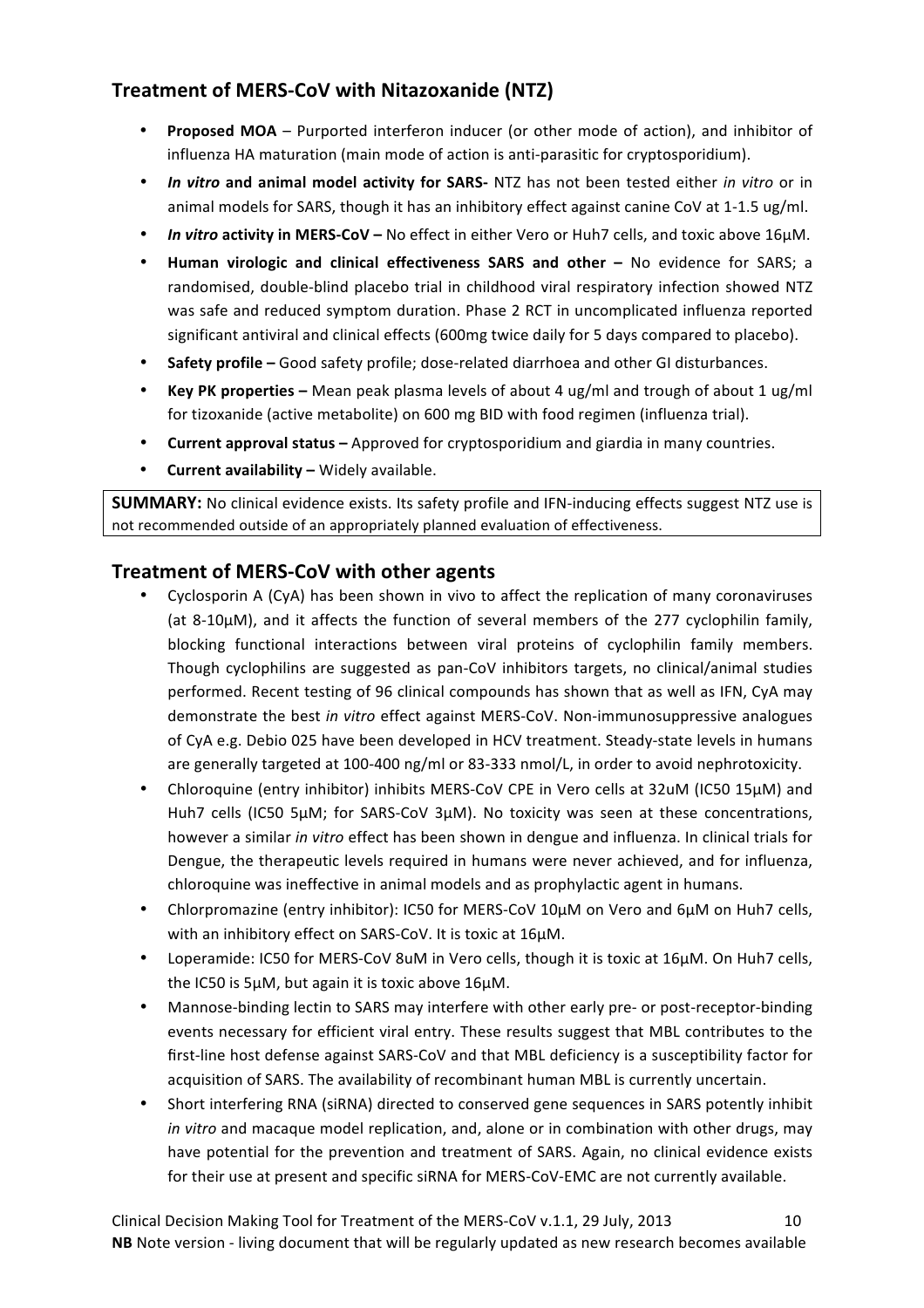## **Bibliography: Articles of Interest**

## **Antibiotics**

1. Sung JJ, Wu A, Joynt GM, et al. Severe acute respiratory syndrome: report of treatment and outcome after a major outbreak. Thorax 2004;59(5):414-20. Download the PDF from: http://www.ncbi.nlm.nih.gov/pmc/articles/PMC1746995/pdf/v059p00414.pdf

## **Chloroquine**

1. Vigerust DJ, McCullers JA. Chloroquine is effective against influenza A virus in vitro but not in vivo. Influenza Other Respi Viruses. 2007 Sep-Nov;1(5-6):189-92. doi: 10.1111/j.1750-2659.2007.00027.x. 

2. Paton NI, Lee L, Xu Y, et al. Chloroquine for influenza prevention: a randomised, double-blind, placebo controlled trial. Lancet Infect Dis. 2011 Sep;11(9):677-83. doi: 10.1016/S1473- 3099(11)70065-2. Epub 2011 May 5. Download the PDF from: http://www.thelancet.com/journals/laninf/article/PIIS1473-3099(11)70065-2/fulltext

## **Convalescent plasma**

1. Cheng Y, Wong R, Soo YO, et al. Use of convalescent plasma therapy in SARS patients in Hong Kong. European journal of clinical microbiology & infectious diseases : official publication of the European Society of Clinical Microbiology 2005;24(1):44-6 doi: 10.1007/s10096-004-1271-9 [published Online First: Epub Date]|. Download the PDF from: http://download.springer.com/static/pdf/506/art%253A10.1007%252Fs10096-004-1271- 9.pdf?auth66=1362220920\_4b68188c5ad3755a49b8647b565fa1d9&ext=.pdf 

2. Yeh KM, Chiueh TS, Siu LK, et al. Experience of using convalescent plasma for severe acute respiratory syndrome among healthcare workers in a Taiwan hospital. The Journal of antimicrobial chemotherapy 2005;56(5):919-22 doi: 10.1093/jac/dki346[published Online First: Epub Date]]. Download the PDF from: http://jac.oxfordjournals.org/content/56/5/919.full.pdf+html

3. Stockman LJ, Bellamy R, Garner P. SARS: systematic review of treatment effects. PLoS medicine 2006;3(9):e343 doi: 10.1371/journal.pmed.0030343[published Online First: Epub Date]]. Download the PDF from: http://www.ncbi.nlm.nih.gov/pmc/articles/PMC1564166/pdf/pmed.0030343.pdf

4. Wong SSY, Yuen KY. The management of coronavirus infections with particular reference to SARS. Journal of Antimicrobial Chemotherapy 2008;62(3):437-41 doi: http://dx.doi.org/10.1093/jac/dkn243[published Online First: Epub Date]]. Download the PDF from: http://jac.oxfordjournals.org/content/62/3/437.full.pdf+html

5. Hung IF, To KK, Lee CK, et al. Convalescent plasma treatment reduced mortality in patients with severe pandemic influenza A (H1N1) 2009 virus infection. Clin Infect Dis. 2011 Feb 15;52(4):447-56. doi: 10.1093/cid/ciq106. Epub 2011 Jan 19. Download the PDF from: http://cid.oxfordjournals.org/content/52/4/447.long

6. Zhong X, Yang H, Guo Z, et al. B-Cell Responses in Patients Who Have Recovered from Severe Acute Respiratory Syndrome Target a Dominant Site in the S2 Domain of the Surface Spike Glycoprotein. J. Virol. March 2005 vol. 79 no. 6 3401-3408. Download the PDF from: http://jvi.asm.org/content/79/6/3401.full

7. Hung IF, To KK, Lee CK, et al. Hyperimmune Intravenous Immunoglobulin Treatment: A Multicentre Double-Blind Randomized Controlled Trial for Patients with Severe A(H1N1)pdm09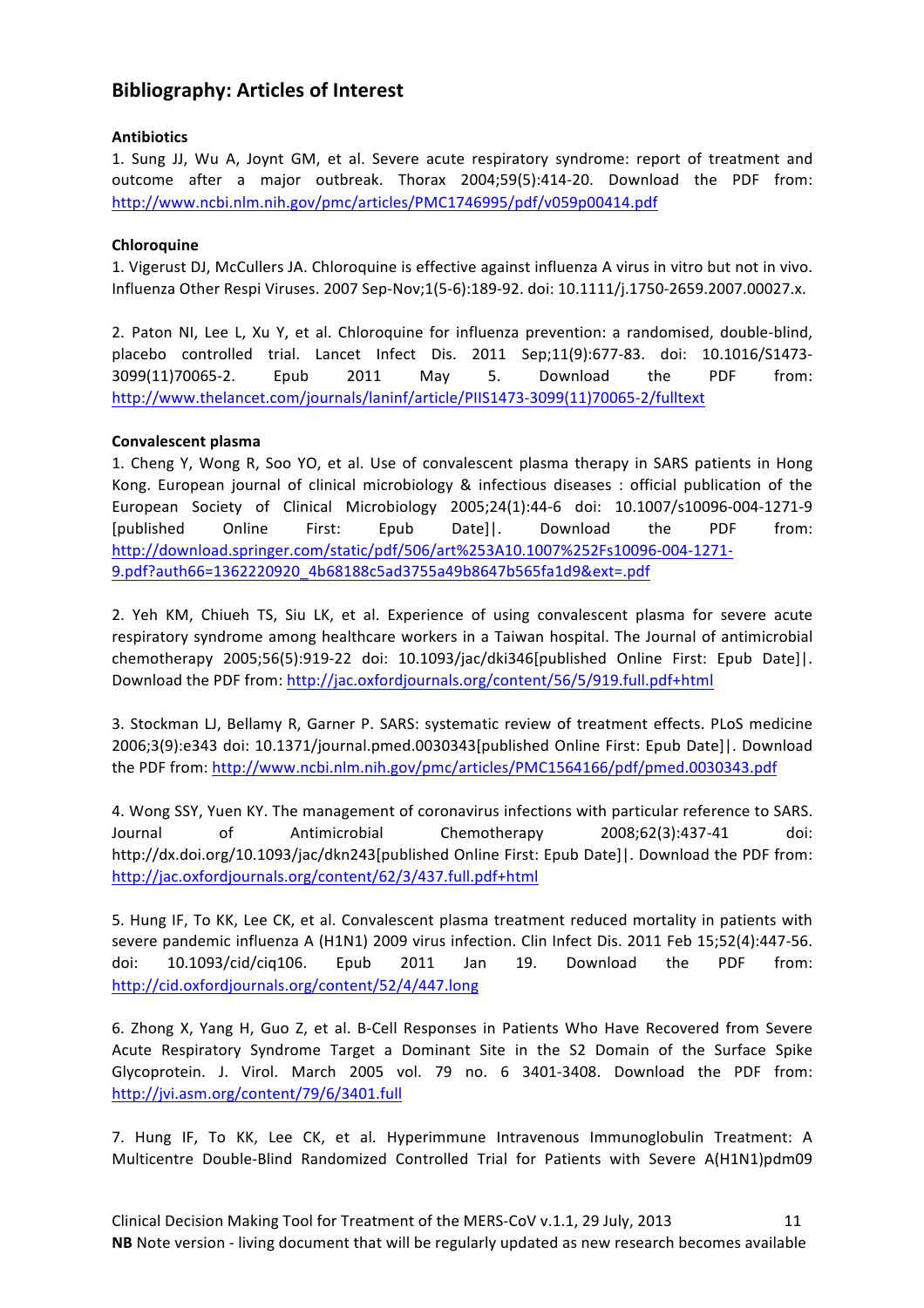Infection. Chest. 2013 Feb 28. doi: 10.1378/chest.12-2907. [Epub ahead of print]. Download the PDF from: http://journal.publications.chestnet.org/article.aspx?articleid=1656407

8. Chan KH, Chan JF, Tse H, et al. Cross-reactive antibodies in convalescent SARS patients' sera against the emerging novel human coronavirus EMC (2012) by both immunofluorescent and neutralizing antibody tests. J Infect. 2013 Apr 10. doi:pii: S0163-4453(13)00071-6. 10.1016/j.jinf.2013.03.015. [Epub ahead of print]. Download the PDF from: http://www.sciencedirect.com/science/article/pii/S0163445313000716

9. ter Meulen J, Bakker AB, van den Brink EN, et al. Human monoclonal antibody as prophylaxis for SARS coronavirus infection in ferrets. Lancet. 2004 Jun 26;363(9427):2139-41. Download the PDF from: http://www.thelancet.com/journals/lancet/article/PIIS0140-6736(04)16506-9/fulltext

10. Roberts A, Thomas WD, Guarner J, et al. Therapy with a severe acute respiratory syndromeassociated coronavirus-neutralizing human monoclonal antibody reduces disease severity and viral burden in golden Syrian hamsters. J Infect Dis. 2006 Mar 1;193(5):685-92. Epub 2006 Jan 27. Download the PDF from: http://jid.oxfordjournals.org/content/193/5/685.long

## **Corticosteroids**

1. Loutfy MR, Blatt LM, Siminovitch KA, et al. Interferon alfacon-1 plus corticosteroids in severe acute respiratory syndrome: a preliminary study. JAMA : the journal of the American Medical Association 2003;290(24):3222-8 doi: 10.1001/jama.290.24.3222[published Online First: Epub Date]|. Cownload the Download the PDF from: http://jama.jamanetwork.com/data/Journals/JAMA/4909/JPC30087.pdf

2. Lee N, Allen Chan KC, Hui DS, et al. Effects of early corticosteroid treatment on plasma SARSassociated Coronavirus RNA concentrations in adult patients. Journal of clinical virology : the official publication of the Pan American Society for Clinical Virology 2004;31(4):304-9 doi: 10.1016/j.jcv.2004.07.006[published Online First: Epub Date]|. Download the PDF from: http://www.sciencedirect.com/science/article/pii/S1386653204001957 

3. Sung JJ, Wu A, Joynt GM, et al. Severe acute respiratory syndrome: report of treatment and outcome after a major outbreak. Thorax 2004;59(5):414-20. Download the PDF from: http://www.ncbi.nlm.nih.gov/pmc/articles/PMC1746995/pdf/v059p00414.pdf

4. Levy MM, Baylor MS, Bernard GR, et al. Clinical issues and research in respiratory failure from severe acute respiratory syndrome. American journal of respiratory and critical care medicine 2005;171(5):518-26 doi: 10.1164/rccm.200405-621WS[published Online First: Epub Date]|. Download the PDF from: http://ajrccm.atsjournals.org/content/171/5/518.full.pdf+html

5. Stockman LJ, Bellamy R, Garner P. SARS: systematic review of treatment effects. PLoS medicine 2006;3(9):e343 doi: 10.1371/journal.pmed.0030343[published Online First: Epub Date]]. Download the PDF from: http://www.ncbi.nlm.nih.gov/pmc/articles/PMC1564166/pdf/pmed.0030343.pdf

6. Wong SSY, Yuen KY. The management of coronavirus infections with particular reference to SARS. Journal of Antimicrobial Chemotherapy 2008;62(3):437-41 http://dx.doi.org/10.1093/jac/dkn243[published Online First: Epub Date]|. Download the PDF from: http://jac.oxfordjournals.org/content/62/3/437.full.pdf+html

7. Zhang X, Alekseev K, Jung K, Vlasova A, Hadya N, Saif LJ. Cytokine responses in porcine respiratory coronavirus-infected pigs treated with corticosteroids as a model for severe acute respiratory

Clinical Decision Making Tool for Treatment of the MERS-CoV v.1.1, 29 July, 2013 12 **NB** Note version - living document that will be regularly updated as new research becomes available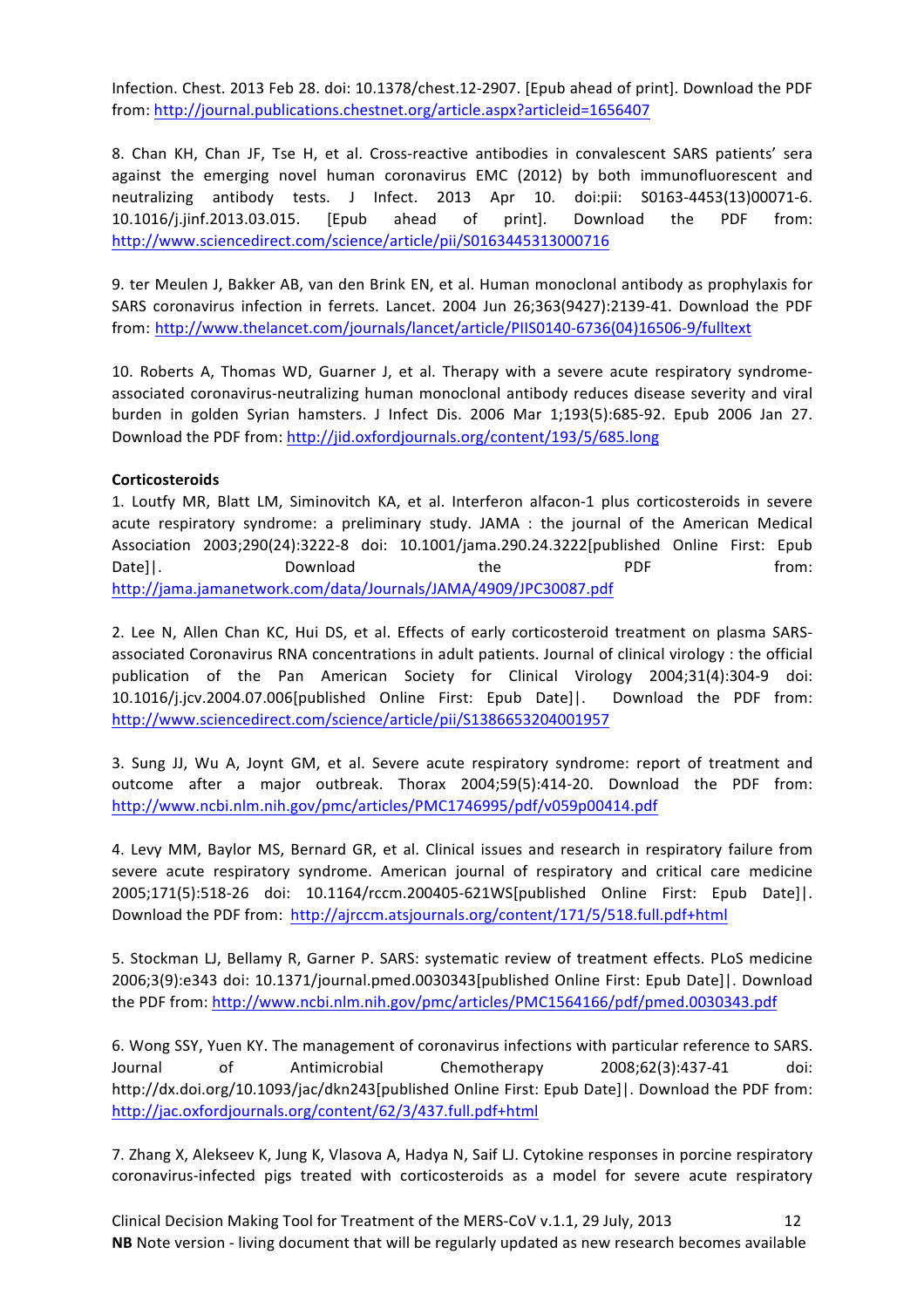syndrome. Journal of virology 2008;82(9):4420-8 doi: http://dx.doi.org/10.1128/JVI.02190- 07[published Online First: Epub Date]]. http://europepmc.org/articles/PMC2293053?pdf=render

8. Sessler CN, Gay PC. Are corticosteroids useful in late-stage acute respiratory distress syndrome? Respir Care. 2010 Jan;55(1):43-55. Download the PDF from: http://rc.rcjournal.com/content/55/1/43.short

9. Kim SH, Hong SB, Yun SC, et al. Corticosteroid treatment in critically ill patients with pandemic influenza A/H1N1 2009 infection: analytic strategy using propensity scores. Am J Respir Crit Care Med. 2011 May 1;183(9):1207-14. Download the PDF from: http://www.atsjournals.org/doi/pdf/10.1164/rccm.201101-0110OC

10. Griffith JF, Antonio GE, Kumta SM, et al. Osteonecrosis of hip and knee in patients with severe acute respiratory syndrome treated with steroids. Radiology. 2005 Apr;235(1):168-75. Epub 2005 Feb 9. Download the PDF from: http://radiology.rsna.org/content/235/1/168.long

11. Tang BM, Craig JC, Eslick GD, et al. Use of corticosteroids in acute lung injury and acute respiratory distress syndrome: a systematic review and meta-analysis. Crit Care Med. 2009 May;37(5):1594-603. doi: 10.1097/CCM.0b013e31819fb507. Download the PDF from: http://criticalcaremedicine.pbworks.com/f/tang+2010+crit+care+med.pdf

12. Khilnani GC, Hadda V. Corticosteroids and ARDS: A review of treatment and prevention evidence. Lung India. 2011 Apr-Jun; 28(2): 114-119. doi: 10.4103/0970-2113.80324. Download the PDF from: http://www.ncbi.nlm.nih.gov/pmc/articles/PMC3109833/?report=reader

## **Cyclosporin**

1. de Wilde AH, Zevenhoven-Dobbe JC, van der Meer Y, et al. Cyclosporin A inhibits the replication of diverse coronaviruses. J Gen Virol 2011;92(Pt 11):2542-8 doi: 10.1099/vir.0.034983-0[published Online First: Epub Date]|. Download the PDF from: http://www.ncbi.nlm.nih.gov/pmc/articles/PMC3352363/

2. Pfefferle S, Schopf J, Kogl M, et al. The SARS-coronavirus-host interactome: identification of cyclophilins as target for pan-coronavirus inhibitors. PLoS pathogens 2011;7(10):e1002331 doi: 10.1371/journal.ppat.1002331[published Online First: Epub Date]|. Download the PDF from: http://www.plospathogens.org/article/info%3Adoi%2F10.1371%2Fjournal.ppat.1002331

3. de Wilde AH, Ray VS, Oudshoorn D, Bestebroer TM, van Nieuwkoop S, Limpens RW, Posthuma CC, van der Meer Y, Bárcena M, Haagmans BL, Snijder EJ, van den Hoogen BG. Human coronavirus-EMC replication induces severe in vitro cytopathology and is strongly inhibited by cyclosporin A or interferon-alpha treatment. J Gen Virol. 2013 Apr 25. [Epub ahead of print]. Download the PDF from: http://vir.sgmjournals.org/content/early/2013/04/24/vir.0.052910-0.long

## **Cytokines and chemokines**

1. Glass WG, Subbarao K, Murphy B, Murphy PM. Mechanisms of host defense following severe acute respiratory syndrome-coronavirus (SARS-CoV) pulmonary infection of mice. Journal of Immunology 2004;173(6):4030-39. Download the PDF from: http://www.jimmunol.org/content/173/6/4030.full.pdf+html

2. Wong CK, Lam CW, Wu AK, et al. Plasma inflammatory cytokines and chemokines in severe acute respiratory syndrome. Clinical and experimental immunology 2004;136(1):95-103 doi: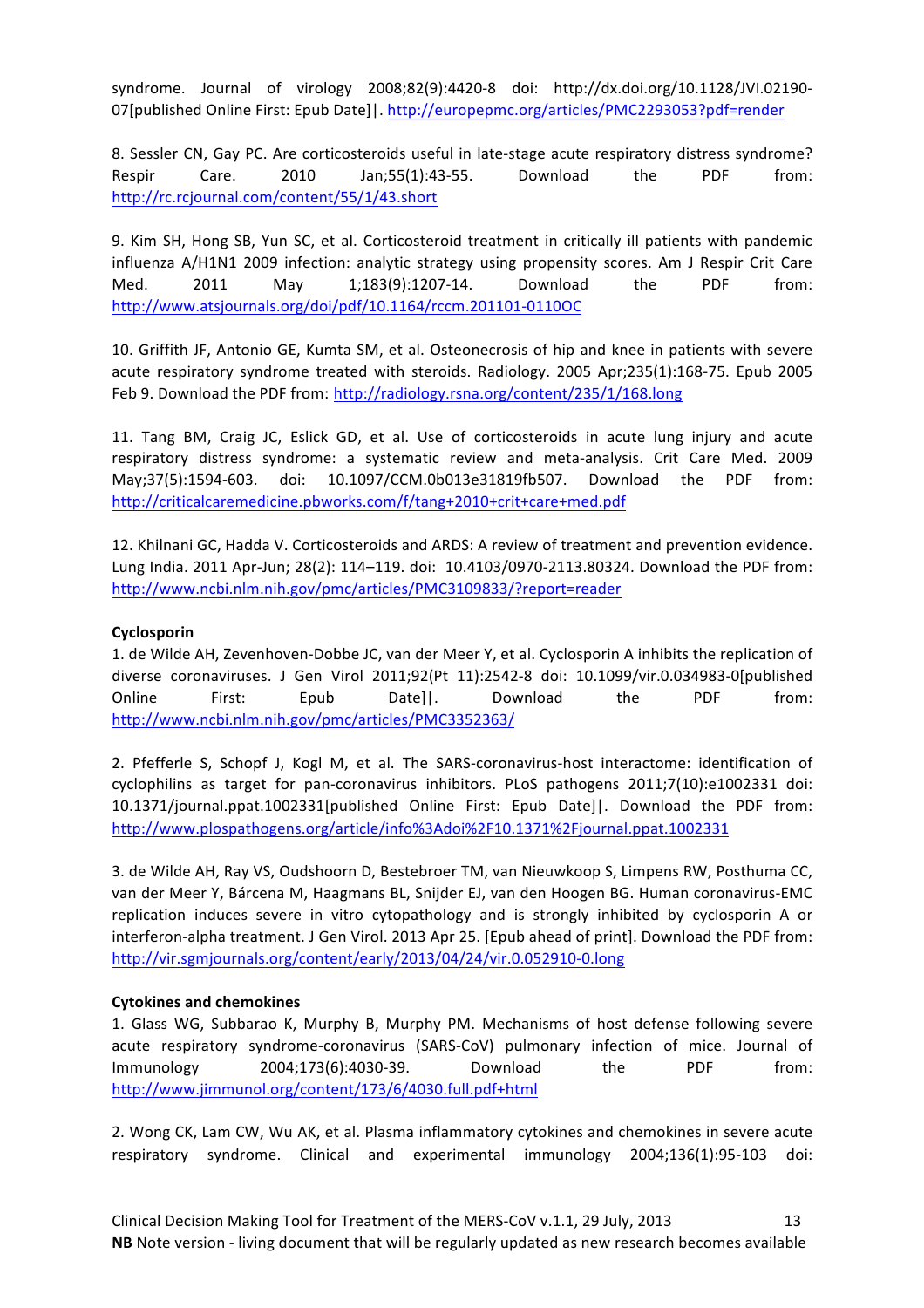10.1111/j.1365-2249.2004.02415.x[published Online First: Epub Date]|. Download the PDF from: http://www.ncbi.nlm.nih.gov/pmc/articles/PMC1808997/pdf/cei0136-0095.pdf

## **General**

1. Bosma KJ, Taneja R, Lewis JF. Pharmacotherapy for prevention and treatment of acute respiratory distress syndrome: Current and experimental approaches. Drugs 2010;70(10):1255-82 doi: http://dx.doi.org/10.2165/10898570-000000000-00000[published Online First: Epub Date]|. Abstract only: http://www.ncbi.nlm.nih.gov/pubmed/20568833

2. DuVernoy T, Briese T, et al. Panel discussion - Viral respiratory pathogens. Influenza and other Respiratory Viruses 2010;4:21-22 doi: http://dx.doi.org/10.1111/j.1750- 2659.2010.00136.x[published Online First: Epub Date]|. Download the PDF from: http://onlinelibrary.wiley.com/doi/10.1111/j.1750-2659.2010.00136.x/pdf 

3. Barnard DL, Kumaki Y. Recent developments in anti-severe acute respiratory syndrome coronavirus chemotherapy. Future Virology 2011;6(5):615-31 doi: http://dx.doi.org/10.2217/fvl.11.33[published Online First: Epub Date]]. Download the PDF from: http://www.ncbi.nlm.nih.gov/pmc/articles/PMC3136164/pdf/nihms304163.pdf

4. Josset L, Menachery VD, Gralinski LE, Agnihothram S, Sova P, Carter VS, Yount BL, Graham RL, Baric RS, Katze MG. 2013. Cell host response to infection with novel human coronavirus EMC predicts potential antivirals and important differences with SARS coronavirus. mBio 4(3):e00165-13. doi:10.1128/mBio.00165-13. Download the PDF from: http://mbio.asm.org/content/4/3/e00165-13

5. Dellinger RP, Levy MM, Rhodes A, Annane D, Gerlach H, Opal SM, Sevransky JE, Sprung CL, Douglas IS, Jaeschke R, Osborn TM, Nunnally ME, Townsend SR, Reinhart K, Kleinpell RM, Angus DC, Deutschman CS, Machado FR, Rubenfeld GD, Webb SA, Beale RJ, Vincent JL, Moreno R; Surviving Sepsis Campaign Guidelines Committee including the Pediatric Subgroup. Surviving sepsis campaign: international guidelines for management of severe sepsis and septic shock: 2008. Critical Care Medicine 2008: 36:296–327. Download the PDF from: http://www.survivingsepsis.org/About\_the\_Campaign/Documents/Final%2008%20SSC%20Guideline s.pdf

6. World Health Organization. Interim Guidance Document. Clinical management of severe acute respiratory infections when novel coronavirus is suspected: What to do and what not to do. Download **the the PDF** from: http://www.who.int/csr/disease/coronavirus\_infections/InterimGuidance\_ClinicalManagement\_No velCoronavirus\_11Feb13u.pdf

## **Indomethacin**

1. Amici C, Di Caro A, Ciucci A, et al. Indomethacin has a potent antiviral activity against SARS coronavirus. Antiviral therapy 2006;11(8):1021-30. Download the PDF from: http://www.intmedpress.com/servefile.cfm?suid=35d8dc5e-70f4-491f-acad-e35f99be9211

## **Interferon**

1. Loutfy MR, Blatt LM, Siminovitch KA, et al. Interferon alfacon-1 plus corticosteroids in severe acute respiratory syndrome: a preliminary study. JAMA : the journal of the American Medical Association 2003;290(24):3222-8 doi: 10.1001/jama.290.24.3222[published Online First: Epub Date]|. Cownload the Download the PDF from: http://jama.jamanetwork.com/data/Journals/JAMA/4909/JPC30087.pdf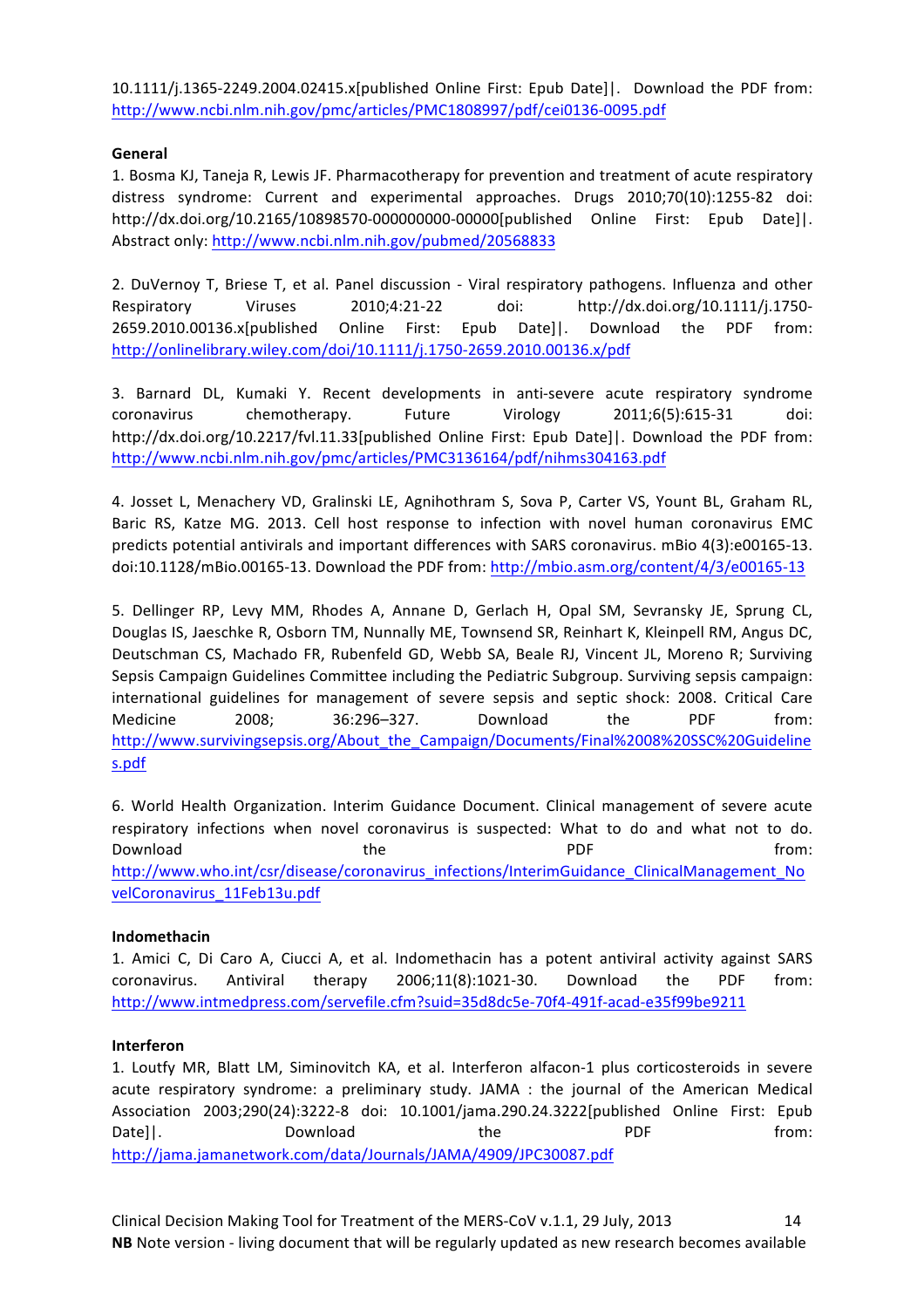2. Haagmans BL, Kuiken T, Martina BE, et al. Pegylated interferon- $\alpha$  protects type 1 pneumocytes against SARS coronavirus infection in macaques. Nature medicine 2004;10(3):290-93 doi: 10.1038/nm1001[published Online First: Epub Date]|. Download the PDF from: http://www.nature.com/nm/journal/v10/n3/pdf/nm1001.pdf [ON A UNIVERSITY PC/ SUBSCRIPTION ONLY]

3. Sainz B, Jr., Mossel EC, Peters CJ, Garry RF. Interferon-beta and interferon-gamma synergistically inhibit the replication of severe acute respiratory syndrome-associated coronavirus (SARS-CoV). Virology 2004;329(1):11-7 doi: 10.1016/j.virol.2004.08.011[published Online First: Epub Date]|. Download **the the Bureau Community Community** PDF **From:** http://pdn.sciencedirect.com/science?\_ob=MiamiImageURL&\_cid=272412&\_user=126524&\_pii=S00 42682204005422&\_check=y&\_origin=article&\_zone=toolbar&\_coverDate=2004-- 10&view=c&originContentFamily=serial&wchp=dGLzVltzSkzV&md5=4dd23a54bf727d8ddbcebfad784b9f61&pid=1-s2.0-S0042682204005422-main.pdf

4. Scagnolari C, Vicenzi E, Bellomi F, et al. Increased sensitivity of SARS-coronavirus to a combination of human type I and type II interferons. Antiviral therapy 2004;9(6):1003-11. Abstract only: http://www.ncbi.nlm.nih.gov/pubmed/15651759

5. Wong CK, Lam CW, Wu AK, et al. Plasma inflammatory cytokines and chemokines in severe acute respiratory syndrome. Clinical and experimental immunology 2004;136(1):95-103 doi: 10.1111/j.1365-2249.2004.02415.x[published Online First: Epub Date]]. Download the PDF from: http://www.ncbi.nlm.nih.gov/pmc/articles/PMC1808997/pdf/cei0136-0095.pdf

6. Gao H, Zhang LL, Wei Q, et al. [Preventive and therapeutic effects of recombinant IFN-alpha2b nasal spray on SARS-CoV infection in Macaca mulata]. Chung Hua Shih Yen Ho Lin Chuang Ping Tu Hsueh 2005;19(3):207-10. Abstract only: http://www.ncbi.nlm.nih.gov/pubmed/16261198

7. Barnard DL, Day CW, Bailey K, et al. Evaluation of immunomodulators, interferons and known in vitro SARS-coV inhibitors for inhibition of SARS-coV replication in BALB/c mice. Antivir Chem Chemother 2006;17(5):275-84. Abstract only: http://www.ncbi.nlm.nih.gov/pubmed/17176632

8. Haagmans BL, Osterhaus ADME. Coronaviruses and their therapy. Antiviral research 2006;71(2-3 SPEC. ISS.):397-403 doi: 10.1016/j.antiviral.2006.05.019[published Online First: Epub Date]|. Download **the the PDF** from: http://pdn.sciencedirect.com/science?\_ob=MiamiImageURL&\_cid=271065&\_user=126524&\_pii=S01 66354206001707&\_check=y&\_origin=article&\_zone=toolbar&\_coverDate=30-Sep-2006&view=c&originContentFamily=serial&wchp=dGLbVlVzSkzk&md5=26b1488e1ded8003a395f5f40e450b8b&pid=1-s2.0-S0166354206001707-main.pdf 

9. Stockman LJ, Bellamy R, Garner P. SARS: systematic review of treatment effects. PLoS medicine 2006;3(9):e343 doi: 10.1371/journal.pmed.0030343[published Online First: Epub Date]]. Download the PDF from: http://www.ncbi.nlm.nih.gov/pmc/articles/PMC1564166/pdf/pmed.0030343.pdf

10. Cervantes-Barragan L, Züst R, Weber F, et al. Control of coronavirus infection through plasmacytoid dendritic-cell- derived type I interferon. Blood 2007;109(3):1131-37 doi: 10.1182/blood-2006-05-023770[published Online First: Epub Date]|. Download the PDF from: http://bloodjournal.hematologylibrary.org/content/109/3/1131.full.pdf

11. Wong SSY, Yuen KY. The management of coronavirus infections with particular reference to SARS. Journal of Antimicrobial Chemotherapy 2008;62(3):437-41 doi:

Clinical Decision Making Tool for Treatment of the MERS-CoV v.1.1, 29 July, 2013 15 **NB** Note version - living document that will be regularly updated as new research becomes available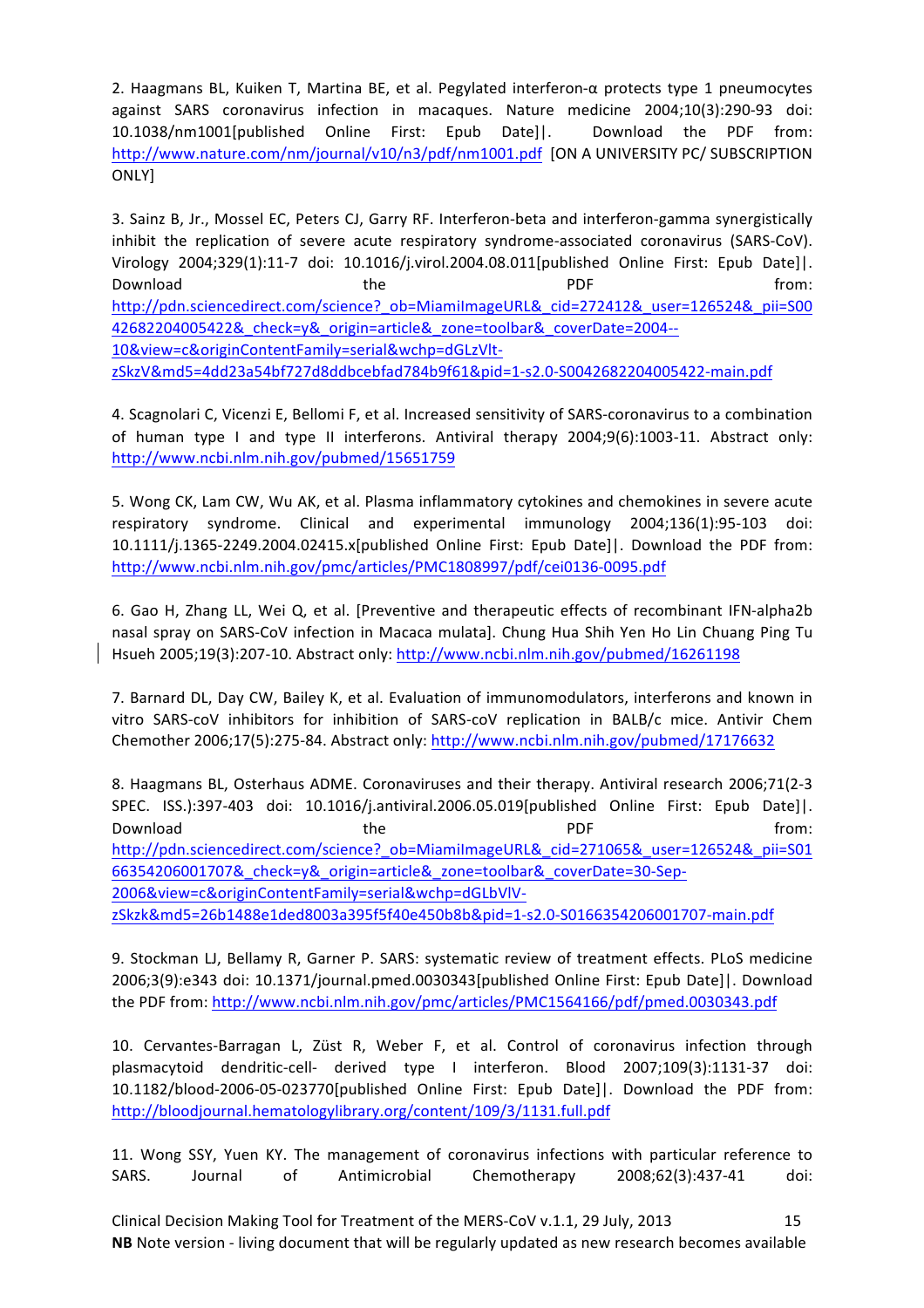http://dx.doi.org/10.1093/jac/dkn243[published Online First: Epub Date]|. Download the PDF from: http://jac.oxfordjournals.org/content/62/3/437.full.pdf+html

12. Danesh A, Cameron CM, Leon AJ, et al. Early gene expression events in ferrets in response to SARS coronavirus infection versus direct interferon-alpha2b stimulation. Virology 2011;409(1):102-12 doi: http://dx.doi.org/10.1016/j.virol.2010.10.002[published Online First: Epub Date]]. Download the the contract of the pDF contract  $\mathsf{PDF}$  from: http://pdn.sciencedirect.com/science?\_ob=MiamiImageURL&\_cid=272412&\_user=126524&\_pii=S00 42682210006380&\_check=y&\_origin=article&\_zone=toolbar&\_coverDate=2011-- 05&view=c&originContentFamily=serial&wchp=dGLbVBA-

zSkWz&md5=7be2dc3e06c7b3a12b2b68f6df70421c&pid=1-s2.0-S0042682210006380-main.pdf 

13. Bruno R, Sacchi P, Cima S, et al. Comparison of peginterferon pharmacokinetic and pharmacodynamic profiles. Journal of viral hepatitis 2012;19 Suppl 1:33-6 doi: 10.1111/j.1365-2893.2011.01519.x[published Online First: Epub Date]|. Download the PDF from: http://onlinelibrary.wiley.com/doi/10.1111/j.1365-2893.2011.01519.x/pdf

14. Cameron MJ, Kelvin AA, Leon AJ, et al. Lack of Innate Interferon Responses during SARS Coronavirus Infection in a Vaccination and Reinfection Ferret Model. PloS one 2012;7(9) doi: http://dx.doi.org/10.1371/journal.pone.0045842[published Online First: Epub Date]]. Download the PDF from: http://www.plosone.org/article/info%3Adoi%2F10.1371%2Fjournal.pone.0045842

15. Mordstein M, Neugebauer E, Ditt V, et al. Lambda interferon renders epithelial cells of the respiratory and gastrointestinal tracts resistant to viral infections. J Virol. 2010 Jun;84(11):5670-7. doi: 10.1128/JVI.00272-10. Download the PDF from: http://jvi.asm.org/content/84/11/5670.full

16. Kindler E, Jónsdóttir HR, Muth D, et al. Efficient Replication of the Novel Human Betacoronavirus EMC on Primary Human Epithelium Highlights Its Zoonotic Potential. mBio 4(1): doi:10.1128/mBio.00611-12. Download the PDF from: http://mbio.asm.org/content/4/1/e00611-12.full.html

17. Falzarano, D. et al. Inhibition of novel human coronavirus-EMC replication by a combination of interferon-a2b and ribavirin. Sci. Rep. 3, 1686; DOI:10.1038/srep01686 (2013). Download the PDF from: http://www.biomedsearch.com/attachments/00/23/59/49/23594967/srep01686.pdf

18. de Wilde AH, Ray VS, Oudshoorn D, Bestebroer TM, van Nieuwkoop S, Limpens RW, Posthuma CC, van der Meer Y, Bárcena M, Haagmans BL, Snijder EJ, van den Hoogen BG. Human coronavirus-EMC replication induces severe in vitro cytopathology and is strongly inhibited by cyclosporin A or interferon-alpha treatment. J Gen Virol. 2013 Apr 25. [Epub ahead of print]. Download the PDF from: http://vir.sgmjournals.org/content/early/2013/04/24/vir.0.052910-0.long

19. Morgenstern B, Michaelis M, Baer PC, Doerr HW, Cinatl J Jr. Ribavirin and interferon-beta synergistically inhibit SARS-associated coronavirus replication in animal and human cell lines. Biochem Biophys Res Commun. 2005 Jan 28;326(4):905-8. Download the PDF from: http://www.sciencedirect.com/science/article/pii/S0006291X04027299

## **Intravenous Immunoglobulin**

1. Stockman LJ, Bellamy R, Garner P. SARS: systematic review of treatment effects. PLoS medicine 2006;3(9):e343 doi: 10.1371/journal.pmed.0030343[published Online First: Epub Date]]. Download the PDF from: http://www.ncbi.nlm.nih.gov/pmc/articles/PMC1564166/pdf/pmed.0030343.pdf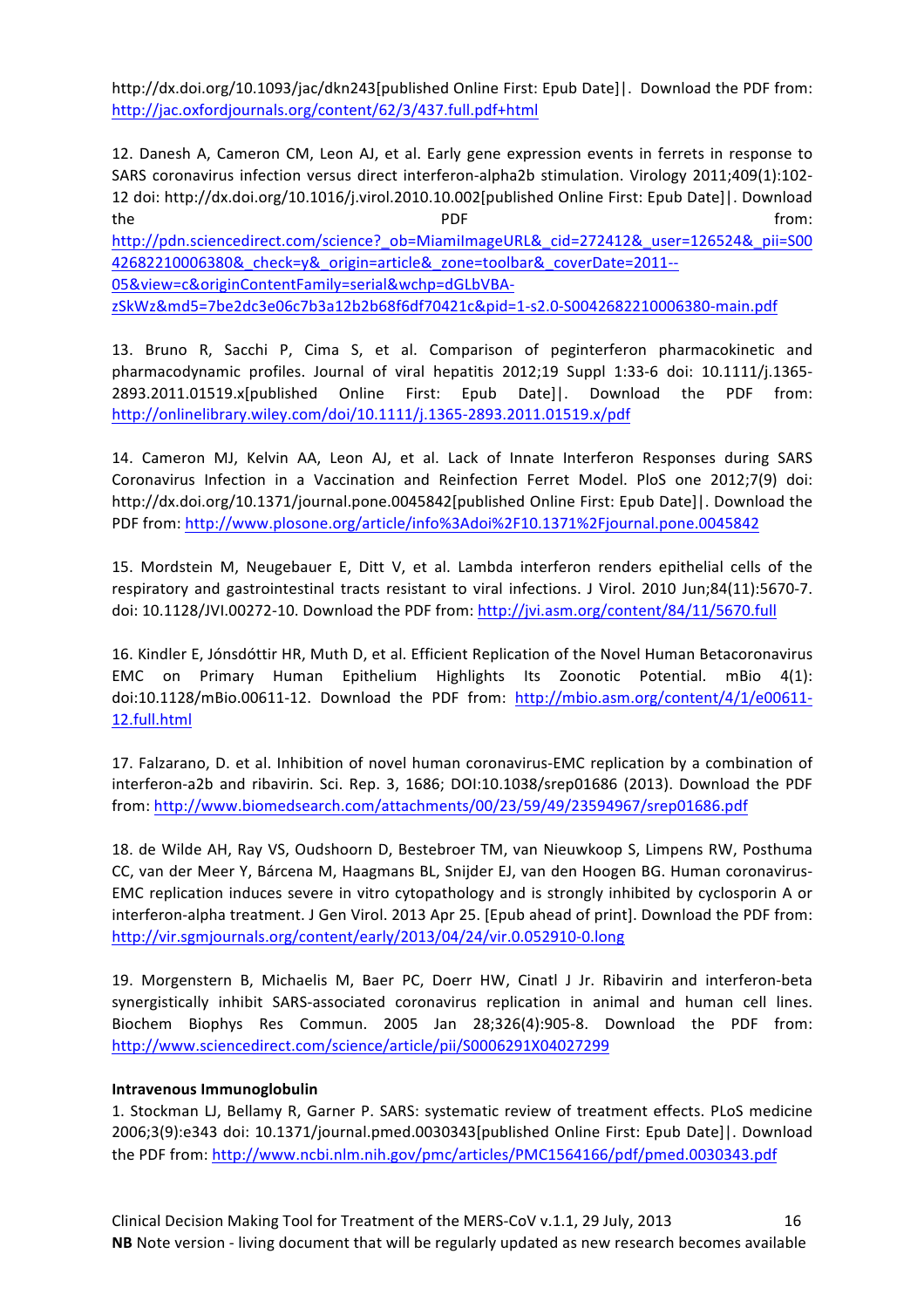2. Katz U, Achiron A, Sherer Y, et al. Safety of intravenous immunoglobulin (IVIG) therapy. Autoimmun Rev. 2007 Mar;6(4):257-9. Download the PDF from: http://www.sciencedirect.com/science/article/pii/S1568997206001352

## **Mannose-binding lectin**

1. Ip WK, Chan KH, Law HK, et al. Mannose-binding lectin in severe acute respiratory syndrome coronavirus infection. The Journal of infectious diseases 2005;191(10):1697-704 doi: 10.1086/429631[published Online First: Epub Date]|. Download the PDF from: http://jid.oxfordjournals.org/content/191/10/1697.full.pdf+html

2. Zhou Y, Lu K, Pfefferle S, et al. A single asparagine-linked glycosylation site of the severe acute respiratory syndrome coronavirus spike glycoprotein facilitates inhibition by mannose-binding lectin through multiple mechanisms. Journal of virology 2010;84(17):8753-64 doi: 10.1128/JVI.00554-10[published Online First: Epub Date]|. Download the PDF from: http://www.ncbi.nlm.nih.gov/pmc/articles/PMC2919028/pdf/0554-10.pdf

3. Michelow IC, Lear C, Scully C, et al. High-dose mannose-binding lectin therapy for Ebola virus infection. The Journal of infectious diseases 2011;203(2):175-9 doi: 10.1093/infdis/jiq025[published Online First: Epub Date]|. Download the PDF from: http://jid.oxfordjournals.org/content/203/2/175.full.pdf+html

### **Methylprednisolone**

1. Soo YO, Cheng Y, Wong R, et al. Retrospective comparison of convalescent plasma with continuing high-dose methylprednisolone treatment in SARS patients. Clinical microbiology and infection : the official publication of the European Society of Clinical Microbiology and Infectious Diseases 2004;10(7):676-8 doi: 10.1111/j.1469-0691.2004.00956.x[published Online First: Epub Date]|. Download the PDF from: http://onlinelibrary.wiley.com/doi/10.1111/j.1469-0691.2004.00956.x/pdf 2. Sung JJ, Wu A, Joynt GM, et al. Severe acute respiratory syndrome: report of treatment and outcome after a major outbreak. Thorax 2004;59(5):414-20. Download the PDF from: http://www.ncbi.nlm.nih.gov/pmc/articles/PMC1746995/pdf/v059p00414.pdf

## **Nitazoxinide**

1. Belardo G, La Frazia S, Cenciarelli O. Nitazoxanide, a Novel Potential Anti-Influenza Drug, Acting in Synergism with Neuraminidase Inhibitors. IDSA 2011; abstract 1181. Download the PDF from: https://idsa.confex.com/idsa/2011/webprogram/Paper31075.html

2. Rossignol JF, Samudrala S, Hoppers M. A Randomized, Double-Blind, Placebo (PCB) Controlled Study of Nitazoxanide (NTZ) in Adults and Adolescents with Acute Uncomplicated Influenza. IDSA 2011; abstract LB-35. Download the PDF from: https://idsa.confex.com/idsa/2011/webprogram/Paper33028.html

### **Polyclonal antibodies**

1. Zhang MY, Choudhry V, Xiao X, Dimitrov DS. Human monoclonal antibodies to the S glycoprotein and related proteins as potential therapeutics for SARS. Current Opinion in Molecular Therapeutics 2005;7(2):151-56. Abstract only: http://www.ncbi.nlm.nih.gov/pubmed/15844623

### **Protease inhibitors**

1. Chu CM, Cheng VC, Hung IF, et al. Role of lopinavir/ritonavir in the treatment of SARS: initial virological and clinical findings. Thorax 2004;59(3):252-6. Download the PDF from: http://www.ncbi.nlm.nih.gov/pmc/articles/PMC1746980/pdf/v059p00252.pdf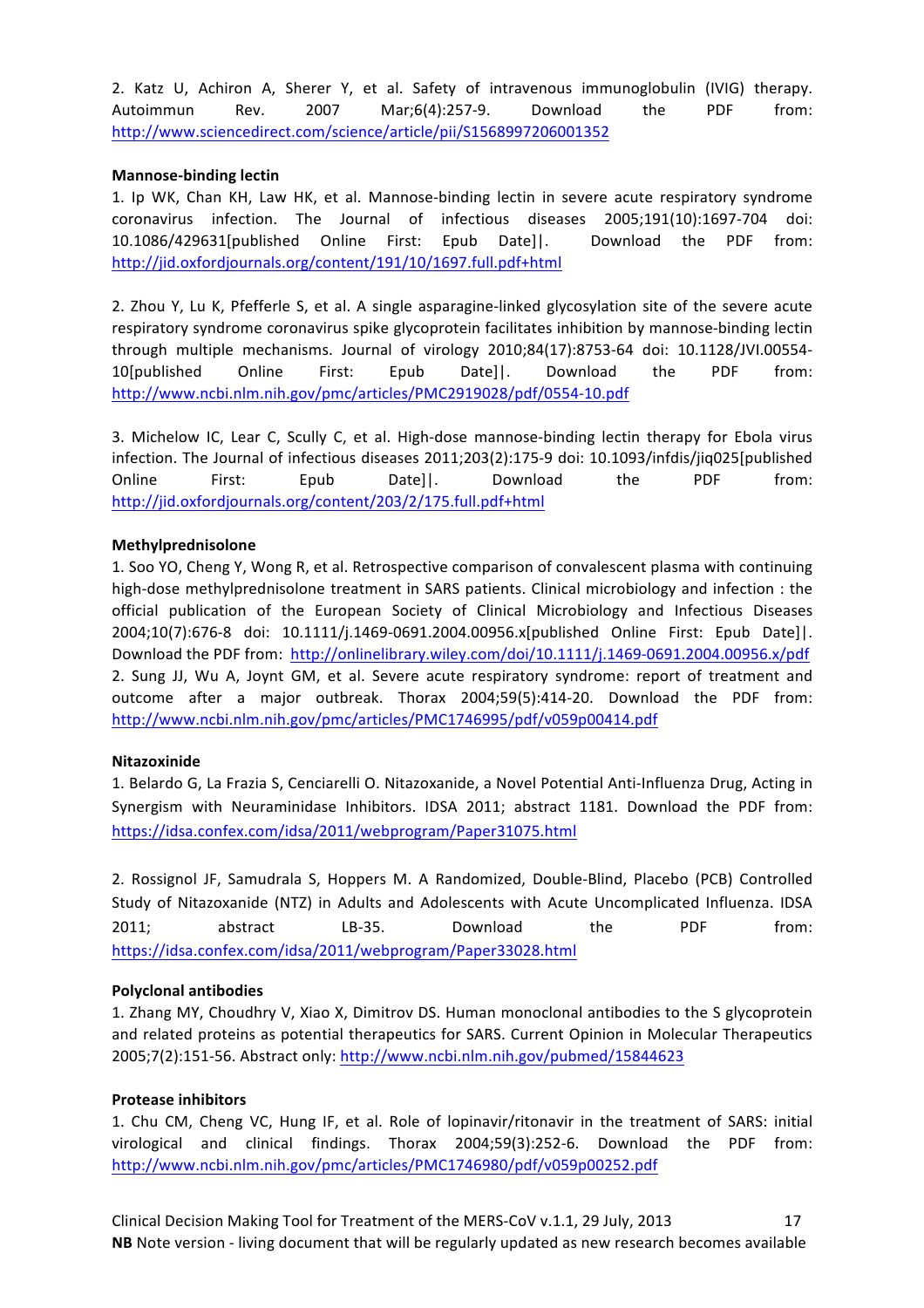2. Stockman LJ, Bellamy R, Garner P. SARS: systematic review of treatment effects. PLoS medicine 2006;3(9):e343 doi: 10.1371/journal.pmed.0030343[published Online First: Epub Date]]. Download the PDF from: http://www.ncbi.nlm.nih.gov/pmc/articles/PMC1564166/pdf/pmed.0030343.pdf

3. Wong SSY, Yuen KY. The management of coronavirus infections with particular reference to SARS. Journal of Antimicrobial Chemotherapy 2008;62(3):437-41 doi: http://dx.doi.org/10.1093/jac/dkn243[published Online First: Epub Date]|. Download the PDF from: http://jac.oxfordjournals.org/content/62/3/437.full.pdf+html

4. Barnard DL, Kumaki Y. Recent developments in anti-severe acute respiratory syndrome coronavirus chemotherapy. Future Virology 2011;6(5):615-31 doi: http://dx.doi.org/10.2217/fvl.11.33[published Online First: Epub Date]]. Download the PDF from: http://www.ncbi.nlm.nih.gov/pmc/articles/PMC3136164/pdf/nihms304163.pdf

## **Ribavirin**

1. van Vonderen MGA, Bos JC, Prins JM, Wertheim-van Dillen P, Speelman P. Ribavirin in the treatment of severe acute respiratory syndrome (SARS). Neth J Med 2003;61(7):238-41. Download the PDF from: http://www.njmonline.nl/getpdf.php?t=a&id=62

2. Lee N, Allen Chan KC, Hui DS, et al. Effects of early corticosteroid treatment on plasma SARSassociated Coronavirus RNA concentrations in adult patients. Journal of clinical virology : the official publication of the Pan American Society for Clinical Virology 2004;31(4):304-9 doi: 10.1016/j.jcv.2004.07.006[published Online First: Epub Date]|. Download the PDF from: http://www.sciencedirect.com/science/article/pii/S1386653204001957 

3. Soo YO, Cheng Y, Wong R, et al. Retrospective comparison of convalescent plasma with continuing high-dose methylprednisolone treatment in SARS patients. Clinical microbiology and infection : the official publication of the European Society of Clinical Microbiology and Infectious Diseases 2004;10(7):676-8 doi: 10.1111/j.1469-0691.2004.00956.x[published Online First: Epub Date]|. Download the PDF from: http://onlinelibrary.wiley.com/doi/10.1111/j.1469-0691.2004.00956.x/pdf

4. Sung JJ, Wu A, Joynt GM, et al. Severe acute respiratory syndrome: report of treatment and outcome after a major outbreak. Thorax 2004;59(5):414-20. Download the PDF from: http://www.ncbi.nlm.nih.gov/pmc/articles/PMC1746995/pdf/v059p00414.pdf

5. Stockman LJ, Bellamy R, Garner P. SARS: systematic review of treatment effects. PLoS medicine 2006;3(9):e343 doi: 10.1371/journal.pmed.0030343[published Online First: Epub Date]|. Download the PDF from: http://www.ncbi.nlm.nih.gov/pmc/articles/PMC1564166/pdf/pmed.0030343.pdf

6. Falzarano, D. et al. Inhibition of novel human coronavirus-EMC replication by a combination of interferon-a2b and ribavirin. Sci. Rep. 3, 1686; DOI:10.1038/srep01686 (2013). Download the PDF from: http://www.biomedsearch.com/attachments/00/23/59/49/23594967/srep01686.pdf

7. Morgenstern B, Michaelis M, Baer PC, Doerr HW, Cinatl J Jr. Ribavirin and interferon-beta synergistically inhibit SARS-associated coronavirus replication in animal and human cell lines. Biochem Biophys Res Commun. 2005 Jan 28;326(4):905-8. Download the PDF from: http://www.sciencedirect.com/science/article/pii/S0006291X04027299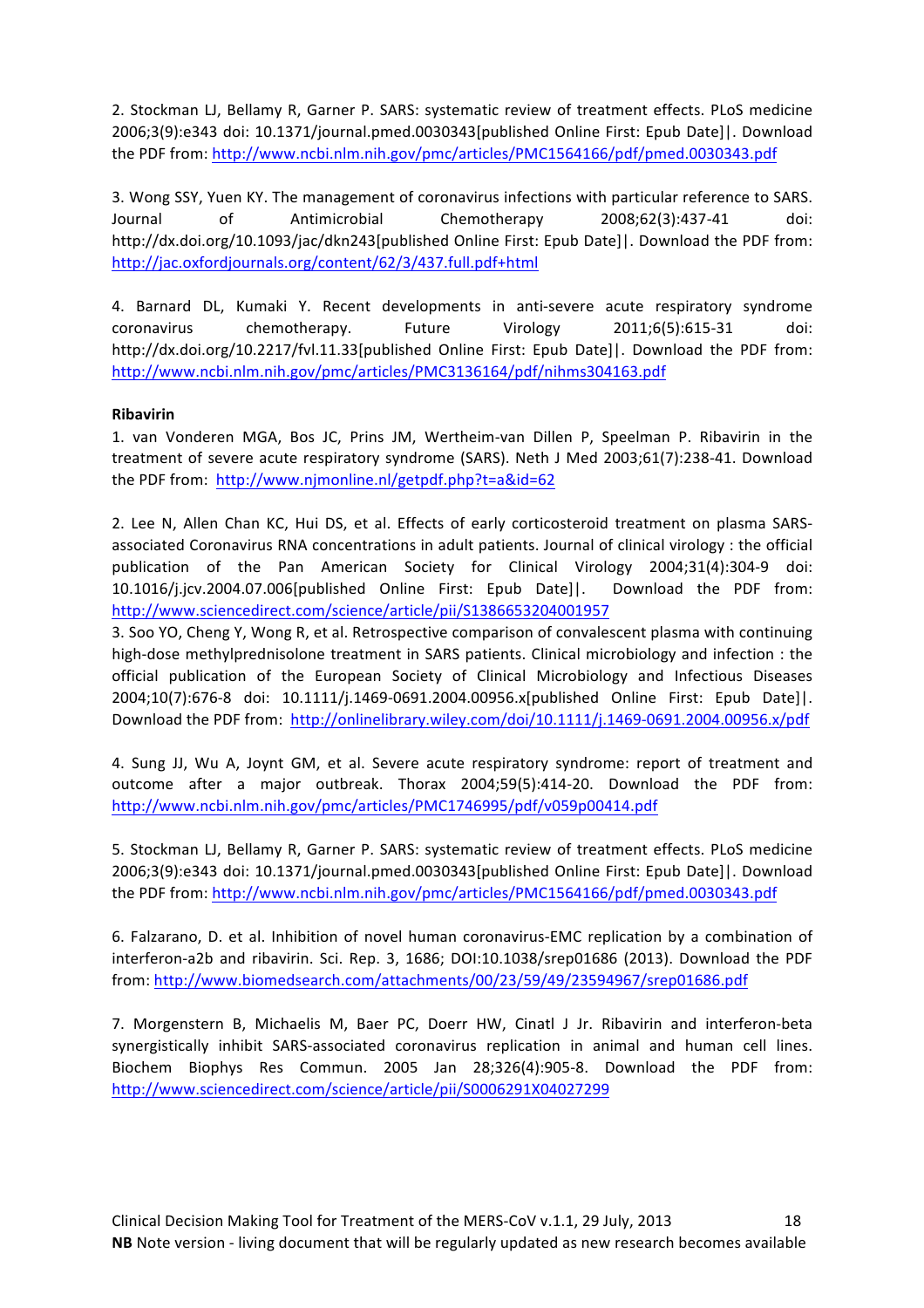## **SiRNA**

1. Li BJ, Tang Q, Cheng D, et al. Using siRNA in prophylactic and therapeutic regimens against SARS coronavirus in Rhesus macaque. Nature medicine 2005;11(9):944-51 doi: 10.1038/nm1280[published Online First: Epub Date]|. Download the PDF from: http://www.nature.com/nm/journal/v11/n9/pdf/nm1280.pdf

2. Haagmans BL, Osterhaus ADME. Coronaviruses and their therapy. Antiviral research 2006;71(2-3 SPEC. ISS.):397-403 doi: 10.1016/j.antiviral.2006.05.019[published Online First: Epub Date]|. Download **the the Reform of the COVID-T** PDF **from:** http://pdn.sciencedirect.com/science?\_ob=MiamiImageURL&\_cid=271065&\_user=126524&\_pii=S01 66354206001707&\_check=y&\_origin=article&\_zone=toolbar&\_coverDate=30-Sep-2006&view=c&originContentFamily=serial&wchp=dGLbVlVzSkzk&md5=26b1488e1ded8003a395f5f40e450b8b&pid=1-s2.0-S0166354206001707-main.pdf 

## **Viral loads**

1. Hung IF, Cheng VC, Wu AK, et al. Viral loads in clinical specimens and SARS manifestations. Emerging infectious diseases 2004;10(9):1550-7 doi: 10.3201/eid1009.040058[published Online First: Epub Date]|. Download the PDF from: http://www.ncbi.nlm.nih.gov/pmc/articles/PMC3320271/pdf/04-0058.pdf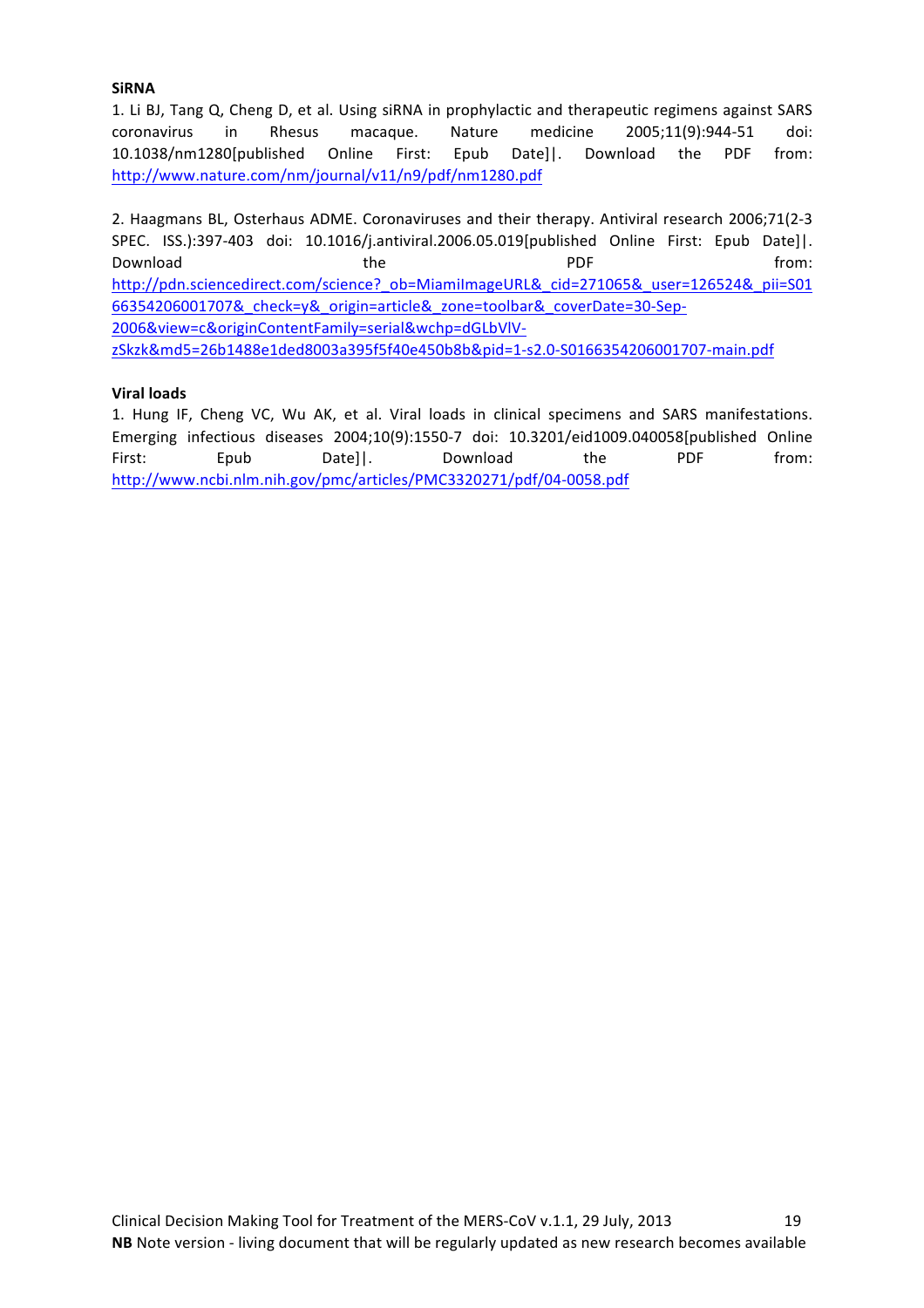## **Feedback**

As this is a document intended for continual update, we are particularly interested in the views of those who may be using it on the front-line of service. Please send thoughts or suggestions for improvement, or any other comments, to colin.brown@phe.gov.uk and meera.chand@phe.gov.uk.

## **Useful links**

PHE - http://www.hpa.org.uk/Topics/InfectiousDiseases/InfectionsAZ/NovelCoronavirus2012/

- ISARIC http://www.isaric.org
- WHO http://www.who.int/csr/disease/coronavirus\_infections/update\_20130517/en/index.html
- ECDC – http://www.ecdc.europa.eu/en/healthtopics/coronavirus-infections/pages/index.aspx
- CDC http://www.cdc.gov/features/novelcoronavirus/

## **Document authors**

Dr Colin Brown $1,2$ Dr Gail Carson<sup>3</sup> Dr Meera Chand<sup>1</sup> Professor Maria Zambon<sup>1</sup>

 $1$  Microbiology Services Division, Public Health England, UK

 $2$  Centre for Clinical Infection and Diagnostics Research & Department of Infectious Diseases, St Thomas' Hospital, UK

 $3$  International Severe Acute Respiratory & Emerging Infection Consortium (ISARIC), UK

## **Consultation**

The following coronavirus experts and clinicians and scientists with experience of SARS, MERS-CoV, and other respiratory viruses were involved in PHE or ISARIC teleconferences or commented on drafts of this document. We are most grateful to them all for their valued input.

## **Contributors involved in literature review, documentation, and draft development**

Ken Baillie, University of Edinburgh (ISARIC, UK) Katrina Barlow, Public Health England, UK Jake Dunning, Imperial College London, UK (ISARIC, UK) Nichola Goddard, Public Health England, UK Eli Harris, ISARIC, UK Kajsa-Stina Longuere, ISARIC, UK Nick Phin, Public Health England, UK John Watson, Public Health England, UK